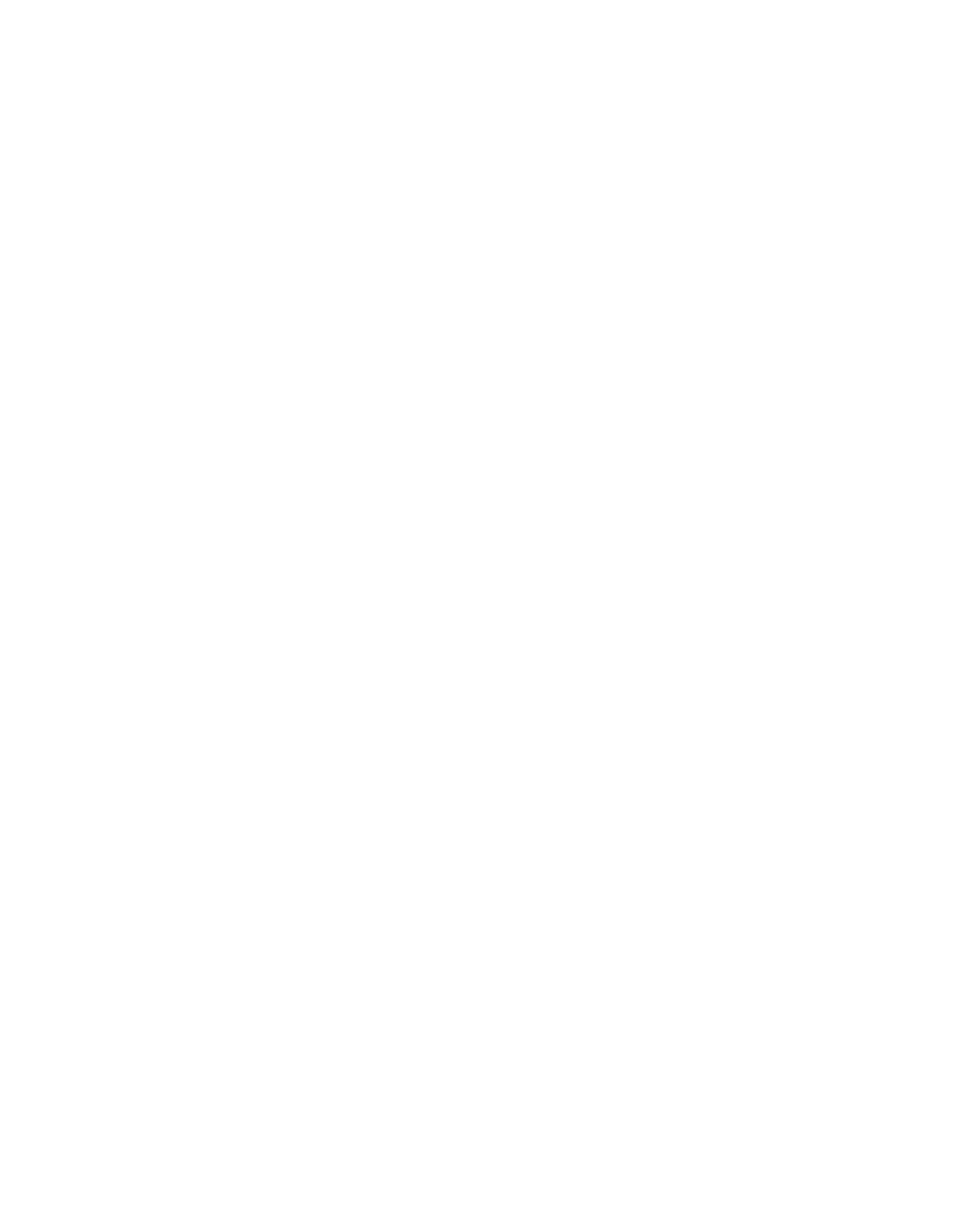# **Montana Statutes on the Right of the Public to Know and Participate Constitution of Montana – Article II Declaration of Rights**

**Section 8. Right to Participation.** The public has the right to expect governmental agencies to afford such reasonable opportunity for citizen participation in the operation of the agencies prior to the final decision as may be provided by law.

**Section 9. Right to Know.** No person shall be deprived of the right to examine documents or to observe the deliberations of all public bodies or agencies of state government and its subdivisions except in cases in which the demand of individual privacy clearly exceeds the merits of public disclosure.

**Section 10. Right of privacy.** The right of individual privacy is essential to the well-being of a free society and shall not be infringed without the showing of a compelling state interest.

#### **-- Montana Code Annotated (2021) Title 2. GOVERNMENT STRUCTURE AND ADMINISTRATION CHAPTER 3. PUBLIC PARTICIPATION IN GOVERNMENTAL OPERATIONS Part 1. Notice and Opportunity to Be Heard**

**2-3-101. Legislative intent.** The legislature finds and declares pursuant to the mandate of Article II, section 8, of the 1972 Montana constitution that legislative guidelines should be established to secure to the people of Montana their constitutional right to be afforded reasonable opportunity to participate in the operation of governmental agencies prior to the final decision of the agency.

**2-3-102. Definitions.** As used in this part, the following definitions apply:

(1) "Agency" means any board, bureau, commission, department, authority, or officer of the state or local government authorized by law to make rules, determine contested cases, or enter into contracts except:

(a) the legislature and any branch, committee, or officer thereof;

(b) the judicial branches and any committee or officer thereof;

(c) the governor, except that an agency is not exempt because the governor has been designated as a member thereof; or

(d) the state military establishment and agencies concerned with civil defense and recovery from hostile attack.

(2) "Agency action" means the whole or a part of the adoption of an agency rule, the issuance of a license or order, the award of a contract, or the equivalent or denial thereof.

(3) "Rule" means any agency regulation, standard, or statement of general applicability that implements, interprets, or prescribes law or policy or describes the organization, procedures, or practice requirements of any agency. The term includes the amendment or repeal of a prior rule but does not include:

(a) statements concerning only the internal management of an agency and not affecting private rights or procedures available to the public; or

(b) declaratory rulings as to the applicability of any statutory provision or of any rule.

**2-3-103. Public participation -- governor to ensure guidelines adopted.** (1) (a) Each agency shall develop procedures for permitting and encouraging the public to participate in agency decisions that are of significant interest to the public. The procedures must ensure adequate notice and assist public participation before a final agency action is taken that is of significant interest to the public. The agenda for a meeting, as defined in 2-3- 202, must include an item allowing public comment on any public matter that is not on the agenda of the meeting and that is within the jurisdiction of the agency conducting the meeting. However, the agency may not take action on any matter discussed unless specific notice of that matter is included on an agenda and public comment has been allowed on that matter. Public comment received at a meeting must be incorporated into the official minutes of the meeting, as provided in 2-3-212.

(b) For purposes of this section, "public matter" does not include contested case and other adjudicative proceedings.

Prepared by the MSU Local Government Center. For Educational use only. For interpretation of the law, please seek competent legal counsel. Updated January 2022 L1 (2) The governor shall ensure that each board, bureau, commission, department, authority, agency, or officer of the executive branch of the state adopts coordinated rules for its programs. The guidelines must provide policies and procedures to facilitate public participation in those programs, consistent with subsection (1). These guidelines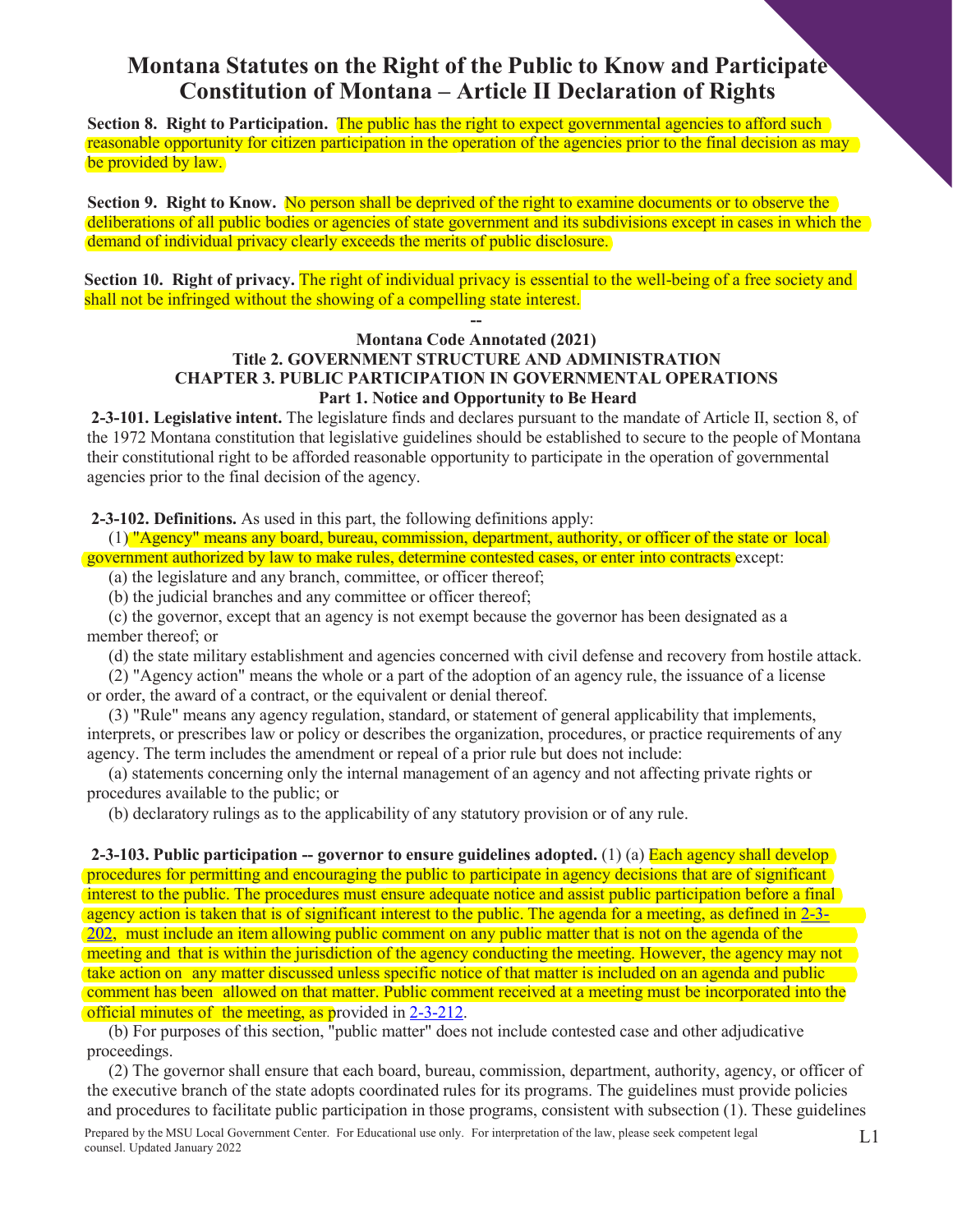must be adopted as rules and published in a manner so that the rules may be provided to a member of the public upon request.

**2-3-104. Requirements for compliance with notice provisions.** An agency shall be considered to have complied with the notice provisions of  $2-3-103$  if:

(1) an environmental impact statement is prepared and distributed as required by the Montana Environmental Policy Act, Title 75, chapter 1;

(2) a proceeding is held as required by the Montana Administrative Procedure Act;

(3) a public hearing, after appropriate notice is given, is held pursuant to any other provision of state law or a local ordinance or resolution; or

(4) a newspaper of general circulation within the area to be affected by a decision of significant interest to the public has carried a news story or advertisement concerning the decision sufficiently prior to a final decision to permit public comment on the matter.

**2-3-105. Supplemental notice by radio or television.** (1) An official of the state or any of its political subdivisions who is required by law to publish a notice required by law may supplement the publication by a radio or television broadcast of a summary of the notice or by both when in the official's judgment the public interest will be served.

(2) The summary of the notice must be read without a reference to any person by name who is then a candidate for political office.

(3) The announcements may be made only by duly employed personnel of the station from which the broadcast emanates.

(4) Announcements by political subdivisions may be made only by stations situated within the county of origin of the legal notice unless a broadcast station does not exist in that county, in which case announcements may be made by a station or stations situated in any county other than the county of origin of the legal notice.

**2-3-106. Period for which copy retained.** Each radio or television station broadcasting any summary of a legal notice shall for a period of 6 months subsequent to such broadcast retain at its office a copy or transcription of the text of the summary as actually broadcast, which shall be available for public inspection.

**2-3-107. Proof of publication by broadcast.** Proof of publication of a summary of any notice by radio or television broadcast shall be by affidavit of the manager, an assistant manager, or a program director of the radio or television station broadcasting the same.

# **2-3-108 through 2-3-110 reserved.**

**2-3-111. Opportunity to submit views -- public hearings.** (1) Procedures for assisting public participation must include a method of affording interested persons reasonable opportunity to submit data, views, or arguments, orally or in written form, prior to making a final decision that is of significant interest to the public.

(2) When a state agency other than the board of regents proposes to take an action that directly impacts a specific community or area and a public hearing is held, the hearing must be held in an accessible facility in the impacted community or area or in the nearest community or area with an accessible facility.

**2-3-112. Exceptions.** The provisions of 2-3-103 and 2-3-111 do not apply to:

(1) an agency decision that must be made to deal with an emergency situation affecting the public health, welfare, or safety;

(2) an agency decision that must be made to maintain or protect the interests of the agency, including but not limited to the filing of a lawsuit in a court of law or becoming a party to an administrative proceeding; or

(3) a decision involving no more than a ministerial act.

**2-3-113. Declaratory rulings to be published.** The declaratory rulings of any board, bureau, commission, department, authority, agency, or officer of the state which is not subject to the Montana Administrative Procedure Act shall be published and be subject to judicial review as provided under 2-4-623(6) and 2-4-501, respectively.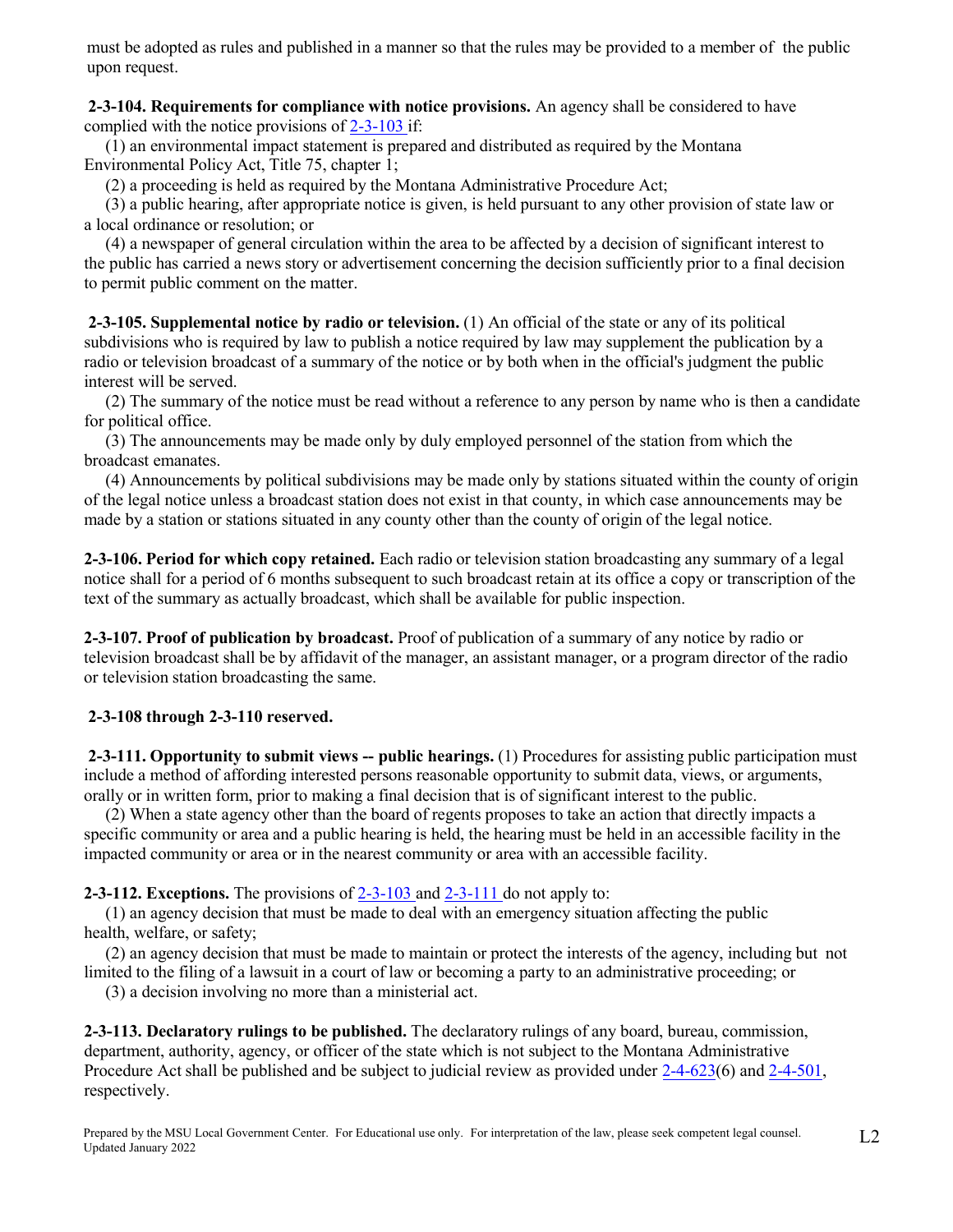**2-3-114. Enforcement -- attorney fees.** (1) The district courts of the state have jurisdiction to set aside an agency decision under this part upon petition of any person whose rights have been prejudiced. A petition pursuant to this section must be filed within 30 days of the date on which the person learns, or reasonably should have learned, of the agency's decision.

(2) A person alleging a deprivation of rights who prevails in an action brought in district court to enforce the person's rights under Article II, section 8, of the Montana constitution may be awarded costs and reasonable attorney fees.

#### **Part 2. Open Meetings**

**2-3-201. Legislative intent -- liberal construction.** The legislature finds and declares that public boards, commissions, councils, and other public agencies in this state exist to aid in the conduct of the peoples' business. It is the intent of this part that actions and deliberations of all public agencies shall be conducted openly. The people of the state do not wish to abdicate their sovereignty to the agencies which serve them. Toward these ends, the provisions of the part shall be liberally construed.

**2-3-202. Meeting defined.** As used in this part, "meeting" means the convening of a quorum of the constituent membership of a public agency or association described in 2-3-203, whether corporal or by means of electronic equipment, to hear, discuss, or act upon a matter over which the agency has supervision, control, jurisdiction, or advisory power.

**2-3-203. Meetings of public agencies and certain associations of public agencies to be open to public - exceptions.** (1) All meetings of public or governmental bodies, boards, bureaus, commissions, agencies of the state, or any political subdivision of the state or organizations or agencies supported in whole or in part by public funds or expending public funds, including the supreme court, must be open to the public.

(2) All meetings of associations that are composed of public or governmental bodies referred to in subsection (1) and that regulate the rights, duties, or privileges of any individual must be open to the public.

(3) The presiding officer of any meeting may close the meeting during the time the discussion relates to a matter of individual privacy and then if and only if the presiding officer determines that the demands of individual privacy clearly exceed the merits of public disclosure. The right of individual privacy may be waived by the individual about whom the discussion pertains and, in that event, the meeting must be open.

(4) (a) Except as provided in subsection (4)(b), a meeting may be closed to discuss a strategy to be followed with respect to litigation when an open meeting would have a detrimental effect on the litigating position of the public agency.

(b) A meeting may not be closed to discuss strategy to be followed in litigation in which the only parties are public bodies or associations described in subsections (1) and (2).

(5) The supreme court may close a meeting that involves judicial deliberations in an adversarial proceeding.

(6) Any committee or subcommittee appointed by a public body or an association described in subsection (2) for the purpose of conducting business that is within the jurisdiction of that agency is subject to the requirements of this section.

#### **2-3-204 through 2-3-210 reserved.**

**2-3-211. Recording.** A person may not be excluded from any open meeting under this part and may not be prohibited from photographing, televising, transmitting images or audio by electronic or digital means, or recording open meetings. The presiding officer may ensure that these activities do not interfere with the conduct of the meeting.

**2-3-212. Minutes of meetings -- public inspection.** (1) Appropriate minutes of all meetings required by 2-3- 203 to be open must be kept and must be available for inspection by the public. If an audio recording of a meeting is made and designated as official, the recording constitutes the official record of the meeting. If an official recording is made, a written record of the meeting must also be made and must include the information specified in subsection (2).

- (2) Minutes must include without limitation:
- (a) the date, time, and place of the meeting;
- (b) ) a list of the individual members of the public body, agency, or organization who were in attendance;
- (c) ) the substance of all matters proposed, discussed, or decided; and
- (d) ) at the request of any member, a record of votes by individual members for any votes taken.

(3) If the minutes are recorded and designated as the official record, a log or time stamp for each main agenda

Prepared by the MSU Local Government Center. For Educational use only. For interpretation of the law, please seek competent legal  $1.3$ counsel. Updated January 2022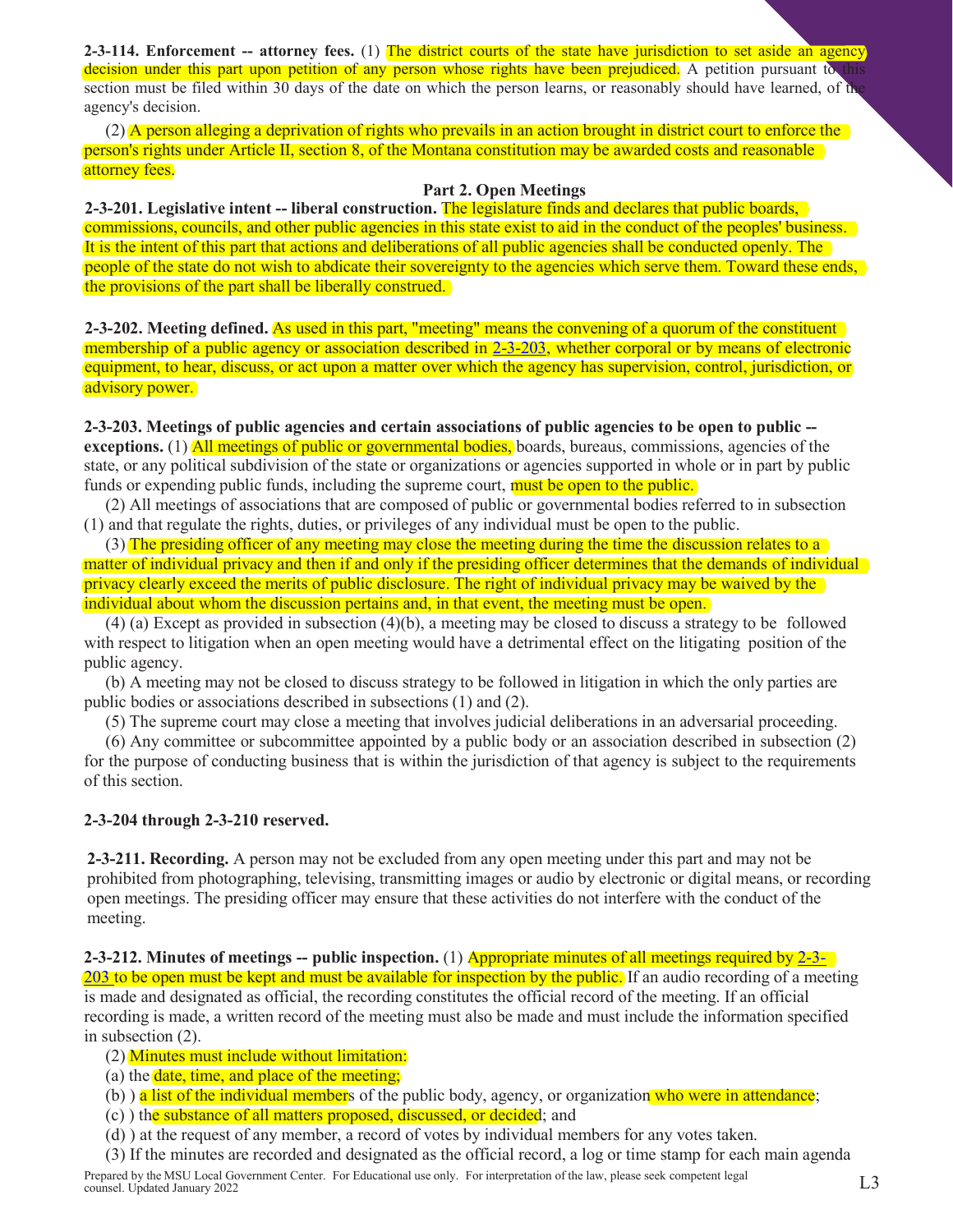item is required for the purpose of providing assistance to the public in accessing that portion of the meeting.

(4) Any time a presiding officer closes a public meeting pursuant to  $2-3-203$ , the presiding officer shall ensure that minutes taken in compliance with subsection (2) are kept of the closed portion of the meeting. The minutes from the closed portion of the meeting may not be made available for inspection except pursuant to a court order.

**2-3-213. Voidability.** Any decision made in violation of 2-3-203 may be declared void by a district court having jurisdiction. A suit to void a decision must be commenced within 30 days of the date on which the plaintiff or petitioner learns, or reasonably should have learned, of the agency's decision.

**2-3-214. Recording of meetings for certain boards.** (1) Except as provided in 2-3-203, the following boards shall record their public meetings in a video or audio format:

(a) ) the board of investments provided for in 2-15-1808;

(b) ) the public employees' retirement board provided for in 2-15-1009;

(c) ) the teachers' retirement board provided for in 2-15-1010;

(d) ) the board of public education provided for in Article X, section 9, of the Montana constitution; and

(e) ) the board of regents of higher education provided for in Article X, section 9, of the Montana constitution.

(2) All good faith efforts to record meetings in a video format must be made, but if a board is unable to record a meeting in a video format, it must record the meeting in an audio format.

(3) ) (a) The boards listed in subsection (1) must make the video or audio recordings of meetings under subsection (1) publicly available within 1 business day after the meeting through broadcast on the state government broadcasting service as provided in 5-11-1111 or through publication of streaming video or audio content on the respective board's website.

(b) The department of administration may develop a memorandum of understanding with the legislative services division for broadcasting executive branch content on the state government broadcasting service or livestreaming audio or video executive branch content over the internet.

#### **2-3-215 through 2-3-220 reserved.**

**2-3-221.** Costs to prevailing party in certain actions to enforce constitutional right to know. A person alleging a deprivation of rights who prevails in an action brought in district court to enforce the person's rights under Article II, section 9, of the Montana constitution may be awarded costs and reasonable attorney fees.

#### **Part 3. Use of Electronic Mail Systems**

**2-3-301. Agency to accept public comment electronically -- dissemination of electronic mail address and documents required -- fees prohibited.**(1) An agency that accepts public comment pursuant to a statute, administrative rule, or policy, including an agency adopting rules pursuant to the Montana Administrative Procedure Act or an agency to which 2-3-111 applies, shall provide for the receipt of public comment by the agency by use of an electronic mail system.

(2) As part of the agency action required by subsection (1), an agency shall disseminate by appropriate media its electronic mail address to which public comment may be made, including dissemination in:

(a) rulemaking notices published pursuant to the Montana Administrative Procedure Act;

- (b) the telephone directory of state agencies published by the department of administration;
- (c) any notice of agency existence, purpose, and operations published on the internet; or

(d) any combination of the methods of dissemination provided in subsections (2)(a) through (2)(c).

(3) An agency shall, at the request of another agency or person and subject to 2-6-1003, disseminate the electronic documents to that agency or person by electronic mail in place of surface mail. Notification of the availability of an electronic notice of proposed rulemaking may be sent to an interested person as provided in 2-4- 302(2)(a)(ii). An agency may not charge a fee for providing documents by electronic mail in accordance with this subsection.

(4) An agency that receives electronic mail pursuant to subsection (1) shall retain the electronic mail as either an electronic or a paper copy to the same extent that other comments are retained.

(5) As used in this section, "agency" means a department, division, bureau, office, board, commission, authority, or other agency of the executive branch of state government.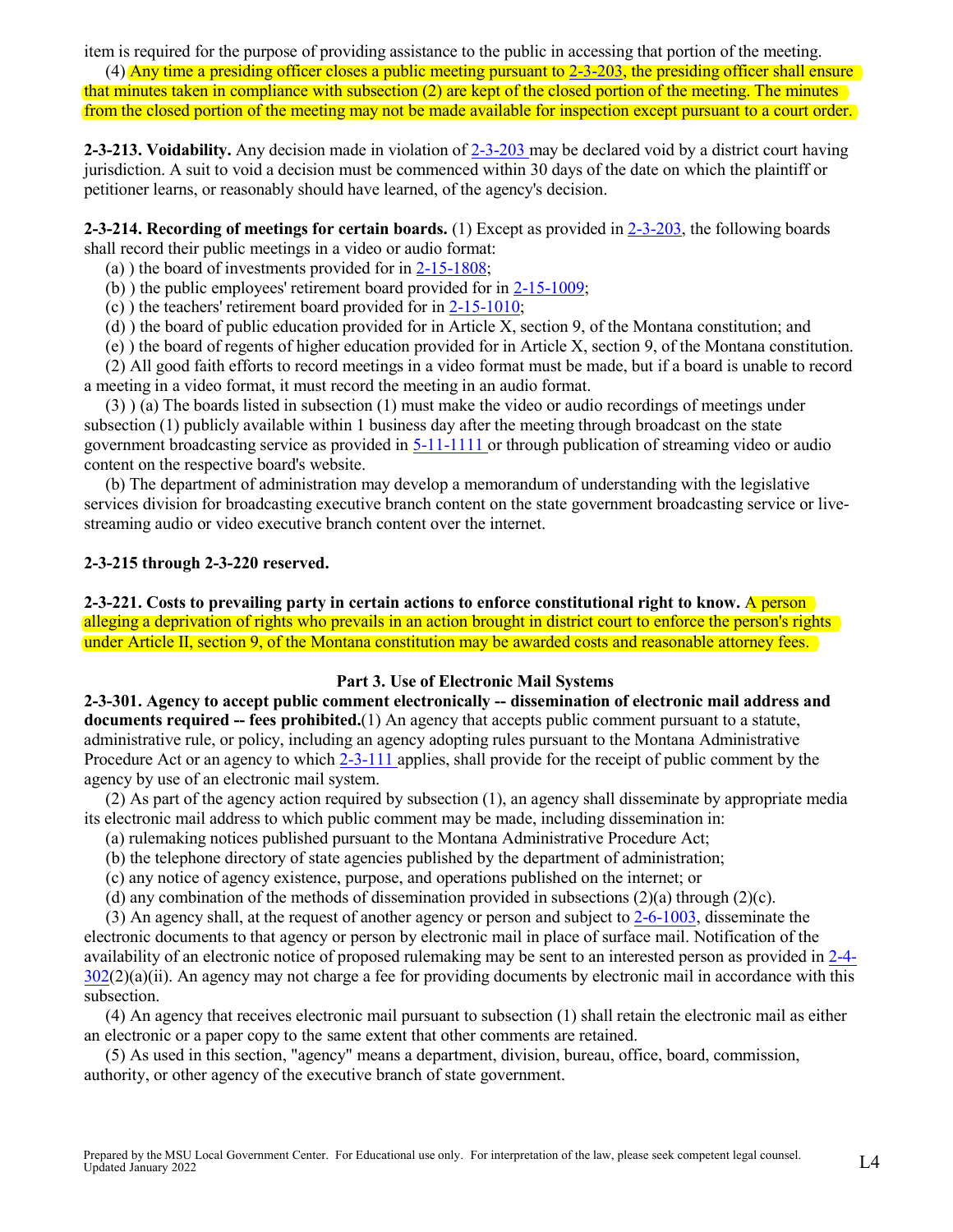# **Open Meetings Law**

Montana's "sunshine laws" are described as among the most stringent in the nation. These laws are outlined in Article II Sections 8 (Right of participation) and Section 9 (Right to know) of the state's constitution. In Title 2, Chapter 3, Public Participation in governmental Operations, the Montana Code Annotated describes provisions of the required "Notice and Opportunity to be Heard" in **Part 1**, and "Open Meetings" in <u>Part 2</u>. The Open Meetings law affords "reasonable opportunity to participate in the operation of governmental agencies prior to the final decision of the agency" (2-3-201).

There are four essential elements in the open meetings law:

- 1. If a quorum, defined as the number members legally required to conduct business, is convened by either physical presence or by means of electronic equipment (2-3-202) and,
- 2. Members will hear, discuss or act upon issues that it has jurisdiction over, (2-3-202), then,
- 3. The meeting must be open to the public and the press must be permitted to record the meeting (2-3-211) and,
- 4. Appropriate minutes of all meetings shall be kept and made available for the public  $(2-3-212)$ .

Each governing board must adopt coordinated rules to facilitate public participation in decisions that are of significant interest to the public (2-3-103). These include a schedule of regular meeting times and agenda prepared and posted sufficiently in advance to provide notice of the topics to be discussed and actions to be considered. The public must also be afforded a reasonable opportunity to offer information and opinions, either orally or written, before final decisions are made.

A matter of significant public interest is defined as one "involving any non-ministerial decision or action which has meaning to, or affects a portion of the community." Discrepancies as to whether a meeting is a significant public interest should always err on the side of transparency and opportunities for public participation. Exceptions are detailed in 2-3-203 and include the following: whether the discussion relates to a matter of individual privacy and if the presiding officer determines that the demands of individual privacy clearly exceed the merits of public disclosure; litigation when an open meeting would have a detrimental effect on the litigating position or; any judicial deliberations in an adversarial proceeding.

The agenda for a meeting, as defined in 2-3-202, must include an item allowing public comment on any public matter that is not on the agenda of the meeting and that is within the commission's jurisdiction. However, the commission may not take action on any matter discussed unless specific notice of that matter is included on an agenda and public comment has been allowed on that matter. Public comment received at a meeting must be incorporated into the official minutes of the meeting, as provided in 2-3-212.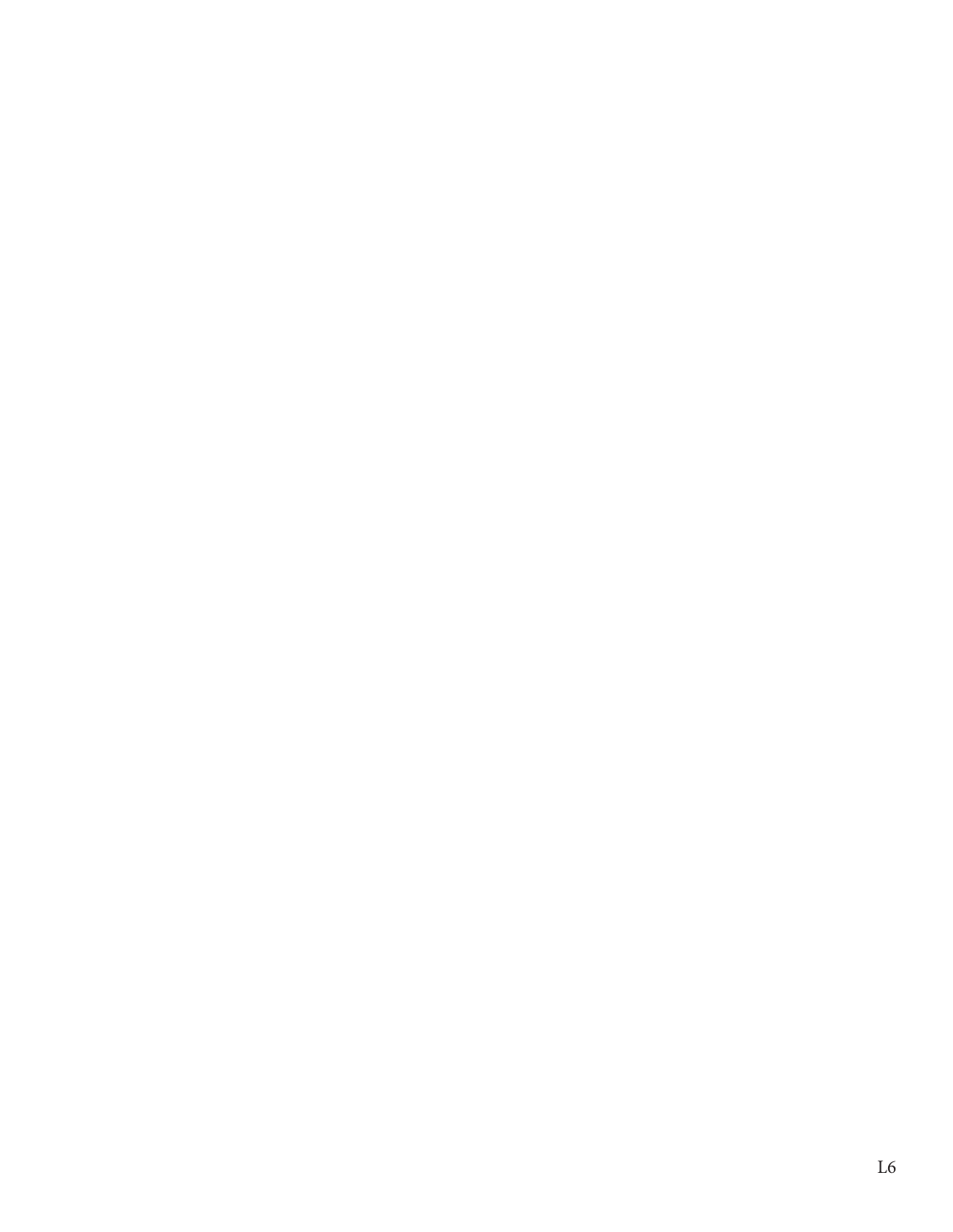# **MINUTES OF MEETINGS**

Forms of meeting minutes vary with different organizations. However, there is certain information that should always be included:

# **Title of Meeting (name of group, committee or organization)**

- Place, date and hour
- Attendance (by roll call or observation)
- Procedure:
	- o Minutes of previous meeting approved or corrected
	- o Reports
	- o Unfinished business
	- o New Business
	- o Next meeting (if designated)
	- o Adjournment (hour)
	- o Signed by Secretary/Clerk
	- o Countersigned by President/Mayor

Always make a rough draft of the minutes before copying them into the minute book. No large erasures should appear in the minute book. If minutes are amended or corrected at the meeting at which they are read, the corrections should be put in red ink, or the amendments should be written on a separate page to be attached. No minutes should be rewritten after they have been read. They should stand as corrected.

The clerk or secretary of the meeting should sit near the chairman or Mayor, or in a position to hear every word that is said. If unable to hear, the recorder should, by a signal, so inform the chairman or Mayor who can interrupt the speaker and ask for a repetition of what has been said if he deems it of sufficient importance to do so.

Note late arrivals and early departures, because an important point may hinge on whether or not a certain person heard a certain discussion.

The more pre-knowledge that can be had of a meeting, the easier it will be to record the minutes.

Immediately obtain copies of all papers read or discussed at the meeting and write up the minutes as soon as possible.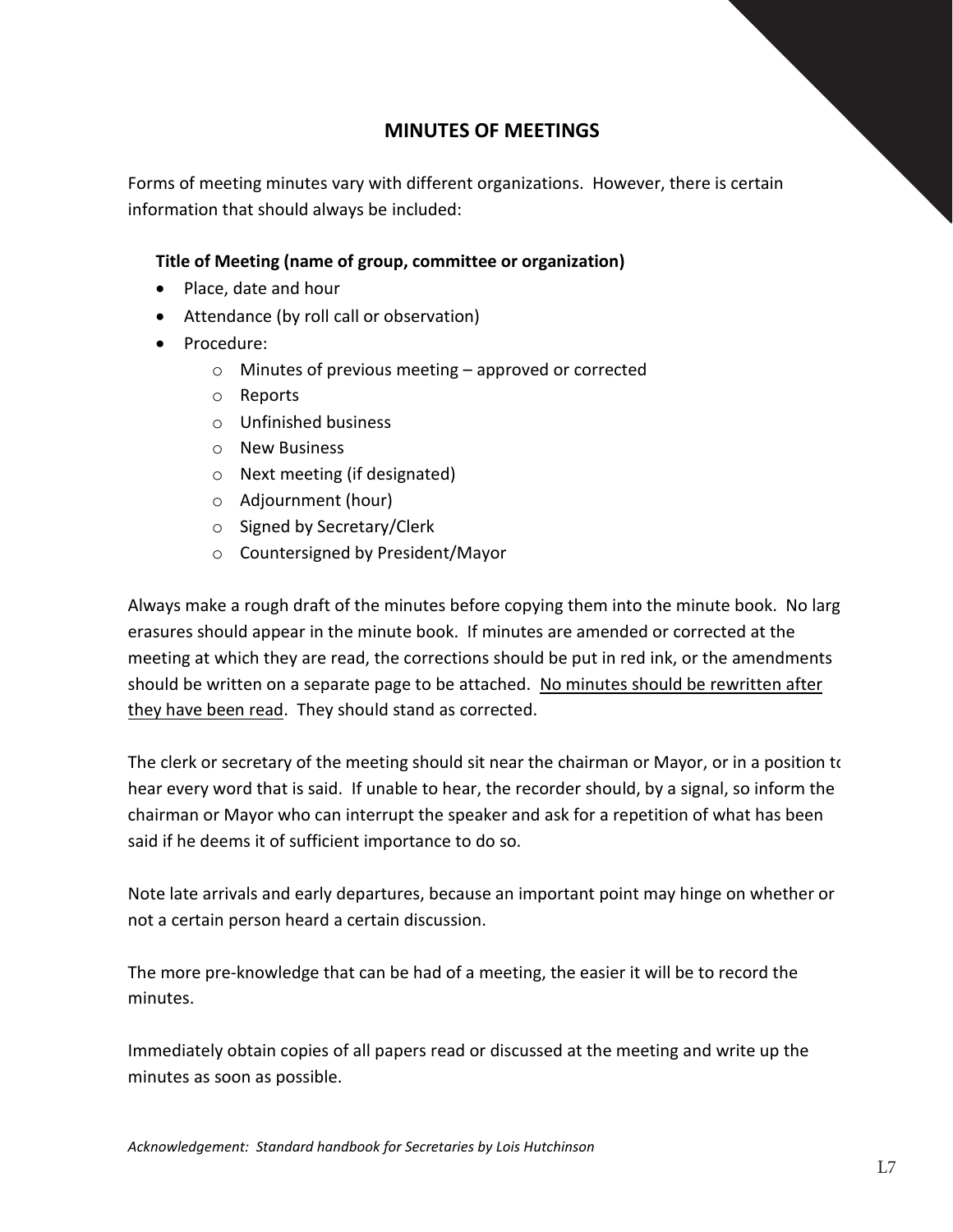Notes are taken "in depth"; but minutes are written in summary. Remember that what is done or accomplished at a meeting (or left unfinished) is of the utmost importance, **not what is said.**  Therefore, be alert to recognize and record all definite decisions; all actions to be taken, by whom; and all business left pending.

During debates and discussions, summarize these, noting highlights, such as the "for" and "against" arguments and by whom.

- Motions: every motion must be recorded, its maker, its second and its final outcome.
- Reports: record the presentation, by whom and the final action of each, if any.
- Voting: record all voting, how taken, and the count (if countable). Voting is by these methods in this order of formality:
	- o General (or silent) assent or consent
	- $\circ$  Voice all in favor say aye
	- o Show of hands (all in favor raise your hand)
	- o Standing (to be counted)
	- o Roll call (yeas and nays or for and against, registered)
	- o Secret ballot (many use this?)

The tone of the minutes should be completely impersonal, with no comments from the clerk, such as "heated", "lengthy" or "moving".

# *Acknowledgement:*

*Standard handbook for Secretaries by Lois Hutchinson*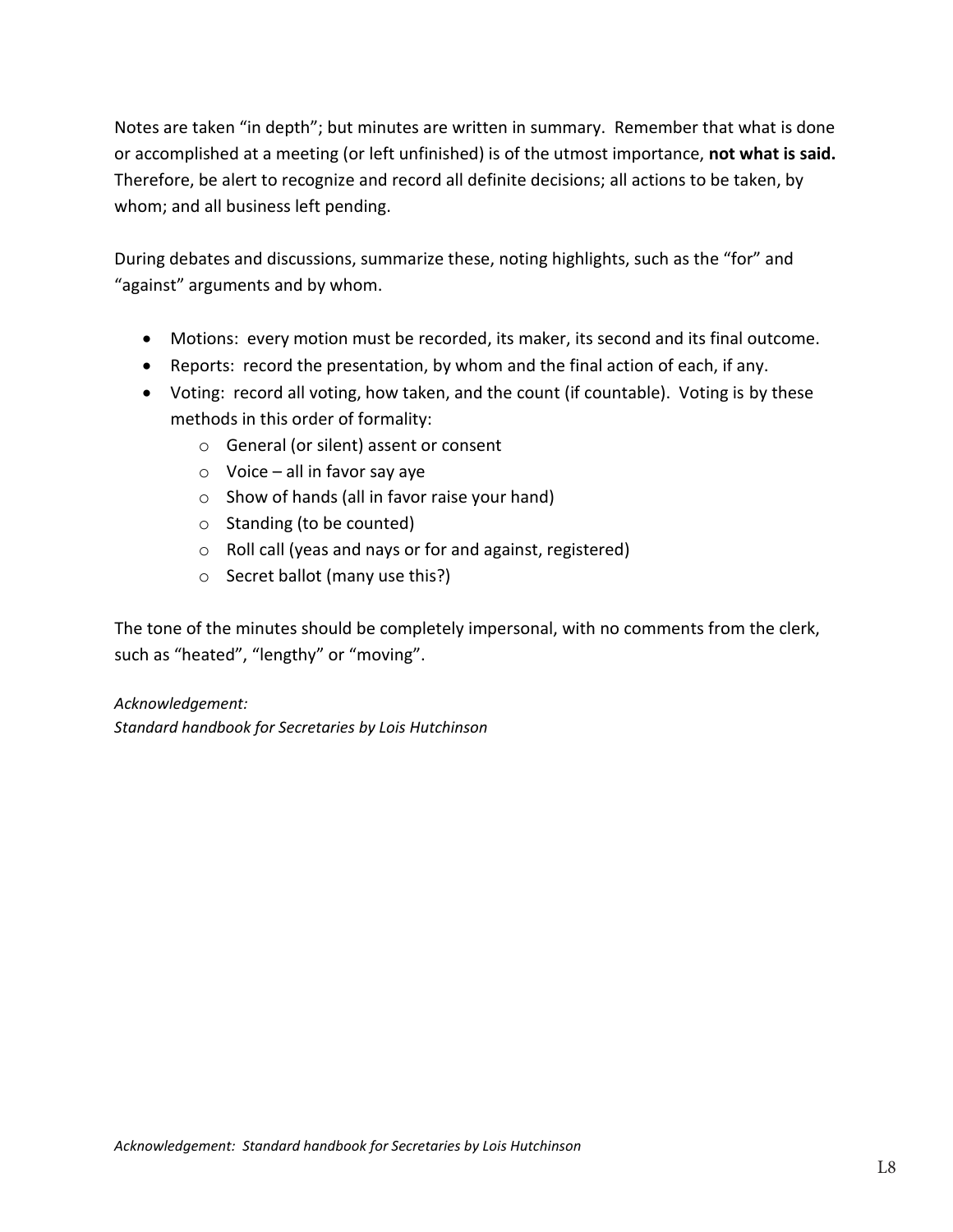## **MONTANA CODE OF ETHICS**

# **CONSTITUTION OF MONTANA -- ARTICLE XIII -- GENERAL PROVISIONS**

**Section 4. Code of ethics.** The legislature shall provide a code of ethics prohibiting conflict between public duty and private interest for members of the legislature and all state and local officers and employees.

#### **Montana Code Annotated (2021)**

# **TITLE 2. GOVERNMENT STRUCTURE AND ADMINISTRATION CHAPTER 2. STANDARDS OF CONDUCT**

# *Part 1. Code of Ethics*

**2-2-101. Statement of purpose.** The purpose of this part is to set forth a code of ethics prohibiting conflict between public duty and private interest as required by the constitution of Montana. This code recognizes distinctions between legislators, other officers and employees of state government, and officers and employees of local government and prescribes some standards of conduct common to all categories and some standards of conduct adapted to each category. The provisions of this part recognize that some actions are conflicts per se between public duty and private interest while other actions may or may not pose such conflicts depending upon the surrounding circumstances.

**2-2-102. Definitions.** As used in this part, the following definitions apply:

(1) "Business" includes a corporation, partnership, sole proprietorship, trust or foundation, or any other individual or organization carrying on a business, whether or not operated for profit.

(2) "Compensation" means any money or economic benefit conferred on or received by any person in return for services rendered or to be rendered by the person or another.

(3) (a) "Gift of substantial value" means a gift with a value of \$50 or more for an individual.

(b) The term does not include:

(i) a gift that is not used and that, within 30 days after receipt, is returned to the donor or delivered to a charitable organization or the state and that is not claimed as a charitable contribution for federal income tax purposes;

(ii) food and beverages consumed on the occasion when participation in a charitable, civic, or community event bears a relationship to the public officer's or public employee's office or employment or when the officer or employee is in attendance in an official capacity;

(iii) educational material directly related to official governmental duties;

(iv) an award publicly presented in recognition of public service; or

(v) educational activity that:

(A) does not place or appear to place the recipient under obligation;

(B) clearly serves the public good; and

(C) is not lavish or extravagant.

(4) "Local government" means a county, a consolidated government, an incorporated city or town, a school district, or a special district.

(5) "Official act" or "official action" means a vote, decision, recommendation, approval, disapproval, or other action, including inaction, that involves the use of discretionary authority.

(6) "Private interest" means an interest held by an individual that is:

(a) an ownership interest in a business;

- (b) a creditor interest in an insolvent business;
- (c) an employment or prospective employment for which negotiations have begun;

(d) an ownership interest in real property;

(e) a loan or other debtor interest; or

(f) a directorship or officership in a business.

(7) "Public employee" means:

L9 Prepared by the MSU Local Government Center for educational use only. For interpretation of the law, please seek competent legal counsel. *Updated January 2022*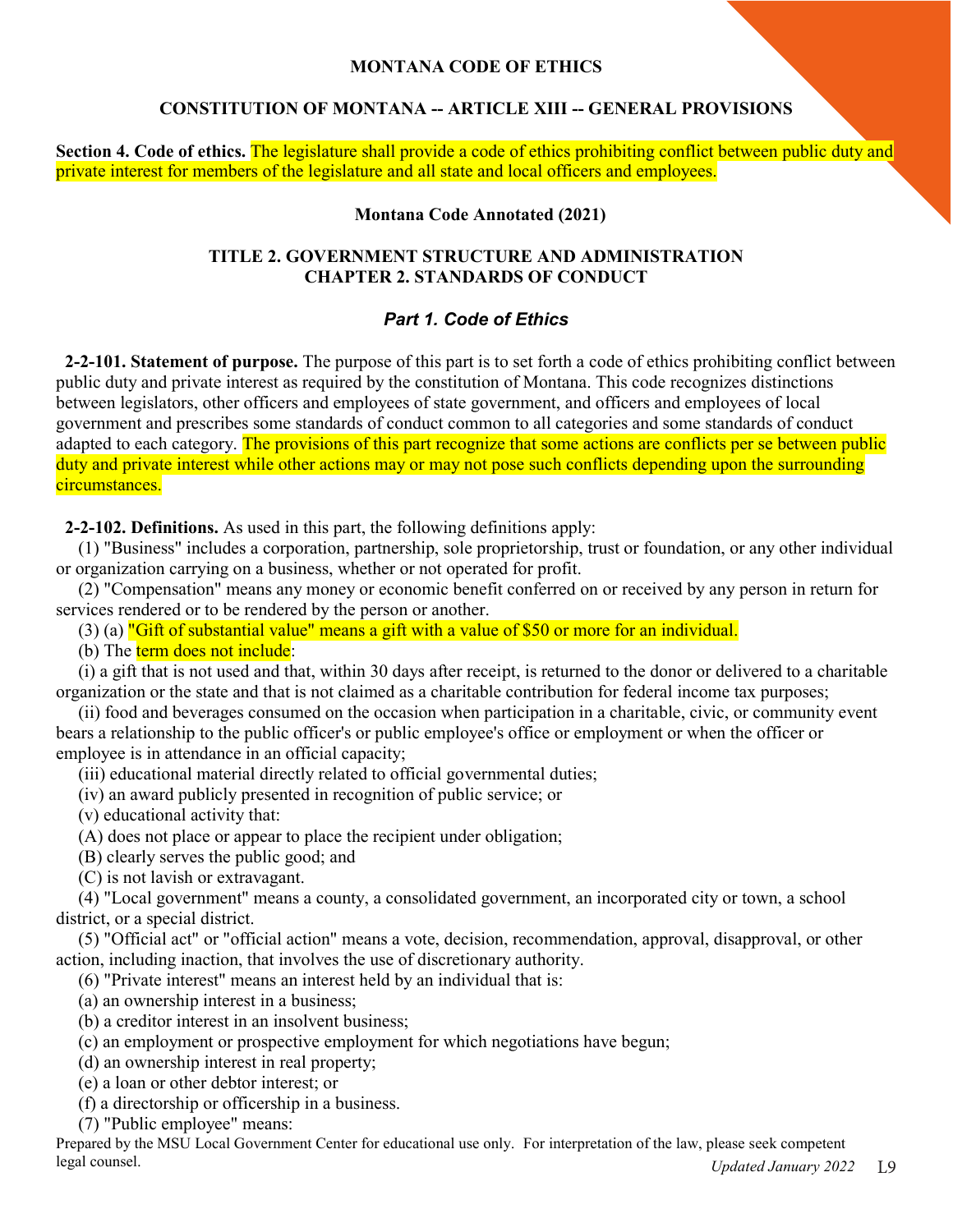(a) any temporary or permanent employee of the state;

(b) any temporary or permanent employee of a local government;

(c) a member of a quasi-judicial board or commission or of a board, commission, or committee with rulemaking authority; and

(d) a person under contract to the state.

(8) (a) "Public officer" includes any state officer and any elected officer of a local government.

(b) For the purposes of 67-11-104, the term also includes a commissioner of an airport authority.

(9) "Special district" means a unit of local government, authorized by law to perform a single function or a limited number of functions. The term includes but is not limited to conservation districts, water districts, weed management districts, irrigation districts, fire districts, community college districts, hospital districts, sewer districts, and transportation districts. The term also includes any district or other entity formed by interlocal agreement.

(10) (a) "State agency" includes:

(i) the state;

(ii) the legislature and its committees;

(iii) all executive departments, boards, commissions, committees, bureaus, and offices;

(iv) the university system; and

(v) all independent commissions and other establishments of the state government.

(b) The term does not include the judicial branch.

(11) "State officer" includes all elected officers and directors of the executive branch of state government as defined in 2-15-102.

**2-2-103. Public trust -- public duty.** (1) The holding of public office or employment is a public trust, created by the confidence that the electorate reposes in the integrity of public officers, legislators, and public employees. A public officer, legislator, or public employee shall carry out the individual's duties for the benefit of the people of the state.

(2) A public officer, legislator, or public employee whose conduct departs from the person's public duty is liable to the people of the state and is subject to the penalties provided in this part for abuse of the public's trust.

(3) This part sets forth various rules of conduct, the transgression of any of which is a violation of public duty, and various ethical principles, the transgression of any of which must be avoided.

(4) (a) The enforcement of this part for:

(i) state officers, legislators, and state employees is provided for in  $2-2-136$ ;

(ii) legislators, involving legislative acts, is provided for in  $2-2-135$  and for all other acts is provided for in  $2-2-$ 136;

(iii) local government officers and employees is provided for in 2-2-144.

(b) Any money collected in the civil actions that is not reimbursement for the cost of the action must be deposited in the general fund of the unit of government.

**2-2-104. Rules of conduct for public officers, legislators, and public employees.** (1) Proof of commission of any act enumerated in this section is proof that the actor has breached the actor's public duty. A public officer, legislator, or public employee may not:

(a) disclose or use confidential information acquired in the course of official duties in order to further substantially the individual's personal economic interests; or

(b) accept a gift of substantial value or a substantial economic benefit tantamount to a gift:

(i) that would tend improperly to influence a reasonable person in the person's position to depart from the faithful and impartial discharge of the person's public duties; or

(ii) that the person knows or that a reasonable person in that position should know under the circumstances is primarily for the purpose of rewarding the person for official action taken.

(2) An economic benefit tantamount to a gift includes without limitation a loan at a rate of interest substantially lower than the commercial rate then currently prevalent for similar loans and compensation received for private services rendered at a rate substantially exceeding the fair market value of the services. Campaign contributions reported as required by statute are not gifts or economic benefits tantamount to gifts.

legal counsel. **In the Updated January 2022** L10 Prepared by the MSU Local Government Center for educational use only. For interpretation of the law, please seek competent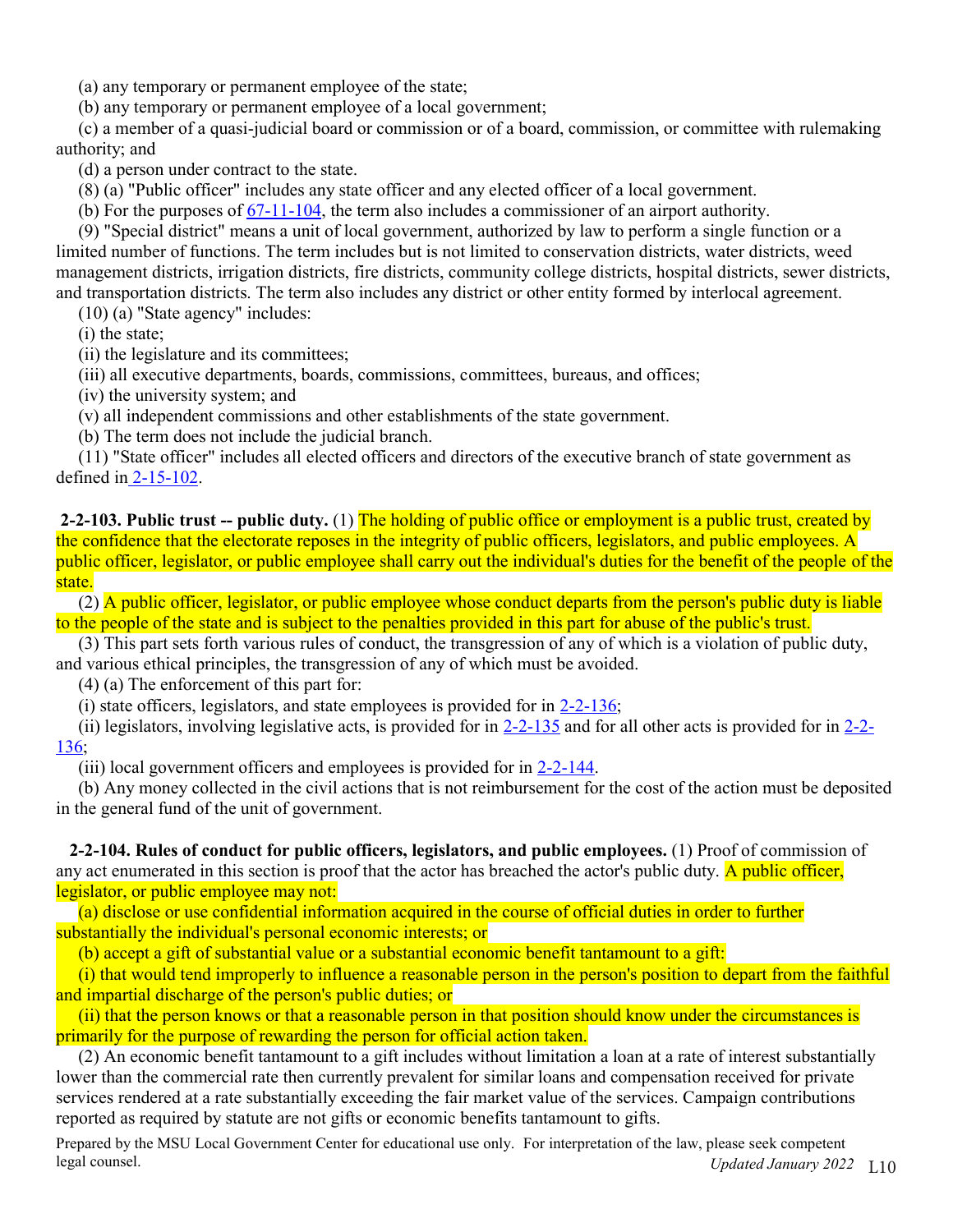(3) (a) Except as provided in subsection (3)(b), a public officer, legislator, or public employee may not receive salaries from two separate public employment positions that overlap for the hours being compensated, unless:

(i) the public officer, legislator, or public employee reimburses the public entity from which the employee is absent for the salary paid for performing the function from which the officer, legislator, or employee is absent; or

(ii) the public officer's, legislator's, or public employee's salary from one employer is reduced by the amount of salary received from the other public employer in order to avoid duplicate compensation for the overlapping hours.

(b) Subsection (3)(a) does not prohibit:

(i) a public officer, legislator, or public employee from receiving income from the use of accrued leave or compensatory time during the period of overlapping employment; or

(ii) a public school teacher from receiving payment from a college or university for the supervision of student teachers who are enrolled in a teacher education program at the college or university if the supervision is performed concurrently with the school teacher's duties for a public school district.

(c) In order to determine compliance with this subsection (3), a public officer, legislator, or public employee subject to this subsection (3) shall disclose the amounts received from the two separate public employment positions to the commissioner of political practices.

**2-2-105. Ethical requirements for public officers and public employees.** (1) The requirements in this section are intended as rules of conduct, and violations constitute a breach of the public trust and public duty of office or employment in state or local government.

(2) Except as provided in subsection (4), a public officer or public employee may not acquire an interest in any business or undertaking that the officer or employee has reason to believe may be directly and substantially affected to its economic benefit by official action to be taken by the officer's or employee's agency.

(3) A public officer or public employee may not, within 12 months following the voluntary termination of office or employment, obtain employment in which the officer or employee will take direct advantage, unavailable to others, of matters with which the officer or employee was directly involved during a term of office or during employment. These matters are rules, other than rules of general application, that the officer or employee actively helped to formulate and applications, claims, or contested cases in the consideration of which the officer or employee was an active participant.

(4) When a public employee who is a member of a quasi-judicial board or commission or of a board, commission, or committee with rulemaking authority is required to take official action on a matter as to which the public employee has a conflict created by a personal or private interest that would directly give rise to an appearance of impropriety as to the public employee's influence, benefit, or detriment in regard to the matter, the public employee shall disclose the interest creating the conflict prior to participating in the official action.

(5) A public officer or public employee may not perform an official act directly and substantially affecting a business or other undertaking to its economic detriment when the officer or employee has a substantial personal interest in a competing firm or undertaking.

**2-2-106. Disclosure.** (1) (a) Prior to December 15 of each even-numbered year, each state officer, holdover senator, supreme court justice, and district court judge shall file with the commissioner of political practices a business disclosure statement on a form provided by the commissioner. An individual filing pursuant to subsection  $(1)(b)$  or  $(1)(c)$  is not required to file under this subsection  $(1)(a)$  during the same period.

(b) Each candidate for a statewide or a state office elected from a district shall, within 5 days of the time that the candidate files for office, file a business disclosure statement with the commissioner of political practices on a form provided by the commissioner.

(c) An individual appointed to office who would be required to file under subsection (1)(a) or (1)(b) is required to file the business disclosure statement at the earlier of the time of submission of the person's name for confirmation or the assumption of the office.

(2) The statement must provide the following information:

(a) the name, address, and type of business of the individual;

(b) each present or past employing entity from which benefits, including retirement benefits, are currently received by the individual;

(c) each business, firm, corporation, partnership, and other business or professional entity or trust in which the

legal counsel. **In the Updated January 2022** L<sub>11</sub> Updated *January 2022* L<sub>11</sub> Prepared by the MSU Local Government Center for educational use only. For interpretation of the law, please seek competent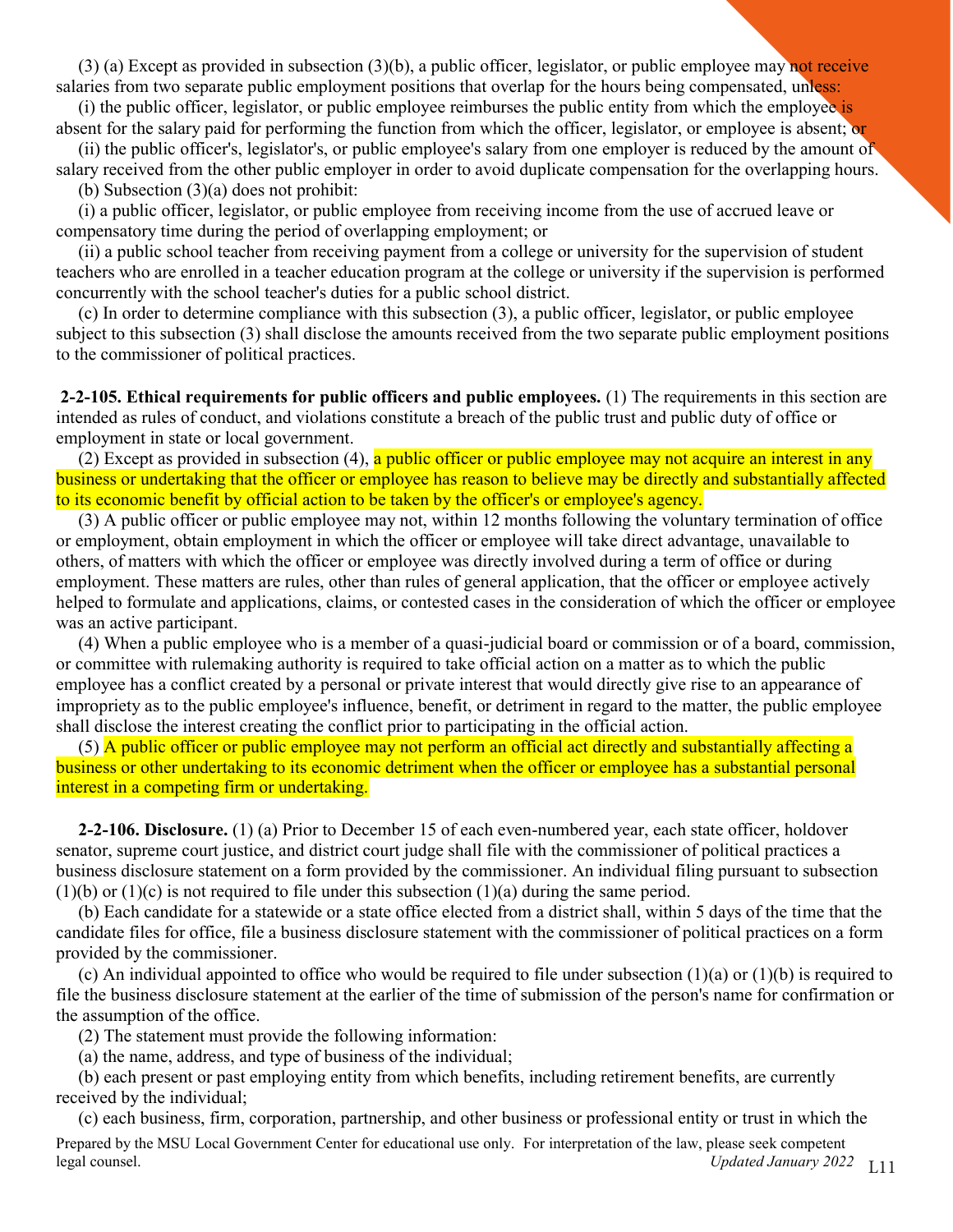individual holds an interest;

(d) each entity not listed under subsections  $(2)(a)$  through  $(2)(c)$  in which the individual is an officer or director, regardless of whether or not the entity is organized for profit; and

(e) all real property, other than a personal residence, in which the individual holds an interest. Real property may be described by general description.

(3) An individual may not assume or continue to exercise the powers and duties of the office to which that individual has been elected or appointed until the statement has been filed as provided in subsection (1).

(4) The commissioner of political practices shall make the business disclosure statements available to any individual upon request.

(5) The commissioner of political practices shall make the business disclosure statements and certification forms available to any individual upon request.

**2-2-121. Rules of conduct for public officers and public employees.** (1) Proof of commission of any act enumerated in subsection (2) is proof that the actor has breached a public duty.

(2) A public officer or a public employee may not:

(a) subject to subsection (7), use public time, facilities, equipment, supplies, personnel, or funds for the officer's or employee's private business purposes;

(b) engage in a substantial financial transaction for the officer's or employee's private business purposes with a person whom the officer or employee inspects or supervises in the course of official duties;

(c) assist any person for a fee or other compensation in obtaining a contract, claim, license, or other economic benefit from the officer's or employee's agency;

(d) assist any person for a contingent fee in obtaining a contract, claim, license, or other economic benefit from any agency;

(e) perform an official act directly and substantially affecting to its economic benefit a business or other undertaking in which the officer or employee either has a substantial financial interest or is engaged as counsel, consultant, representative, or agent; or

(f) solicit or accept employment, or engage in negotiations or meetings to consider employment, with a person whom the officer or employee regulates in the course of official duties without first giving written notification to the officer's or employee's supervisor and department director.

(3) (a) Except as provided in subsection (3)(b), a public officer or public employee may not use public time, facilities, equipment, supplies, personnel, or funds to solicit support for or opposition to any political committee, the nomination or election of any person to public office, or the passage of a ballot issue unless the use is:

(i) authorized by law; or

(ii) properly incidental to another activity required or authorized by law, such as the function of an elected public officer, the officer's staff, or the legislative staff in the normal course of duties.

(b) As used in this subsection (3), "properly incidental to another activity required or authorized by law" does not include any activities related to solicitation of support for or opposition to the nomination or election of a person to public office or political committees organized to support or oppose a candidate or candidates for public office. With respect to ballot issues, properly incidental activities are restricted to:

(i) the activities of a public officer, the public officer's staff, or legislative staff related to determining the impact of passage or failure of a ballot issue on state or local government operations;

(ii) in the case of a school district, as defined in Title 20, chapter 6, compliance with the requirements of law governing public meetings of the local board of trustees, including the resulting dissemination of information by a board of trustees or a school superintendent or a designated employee in a district with no superintendent in support of or opposition to a bond issue or levy submitted to the electors. Public funds may not be expended for any form of commercial advertising in support of or opposition to a bond issue or levy submitted to the electors.

(c) This subsection (3) is not intended to restrict the right of a public officer or public employee to express personal political views.

(d) (i) If the public officer or public employee is a Montana highway patrol chief or highway patrol officer appointed under Title 44, chapter 1, the term "equipment" as used in this subsection (3) includes the chief's or officer's official highway patrol uniform.

(ii) A Montana highway patrol chief's or highway patrol officer's title may not be referred to in the solicitation of

legal counsel. **In the Updated January 2022** L12 Prepared by the MSU Local Government Center for educational use only. For interpretation of the law, please seek competent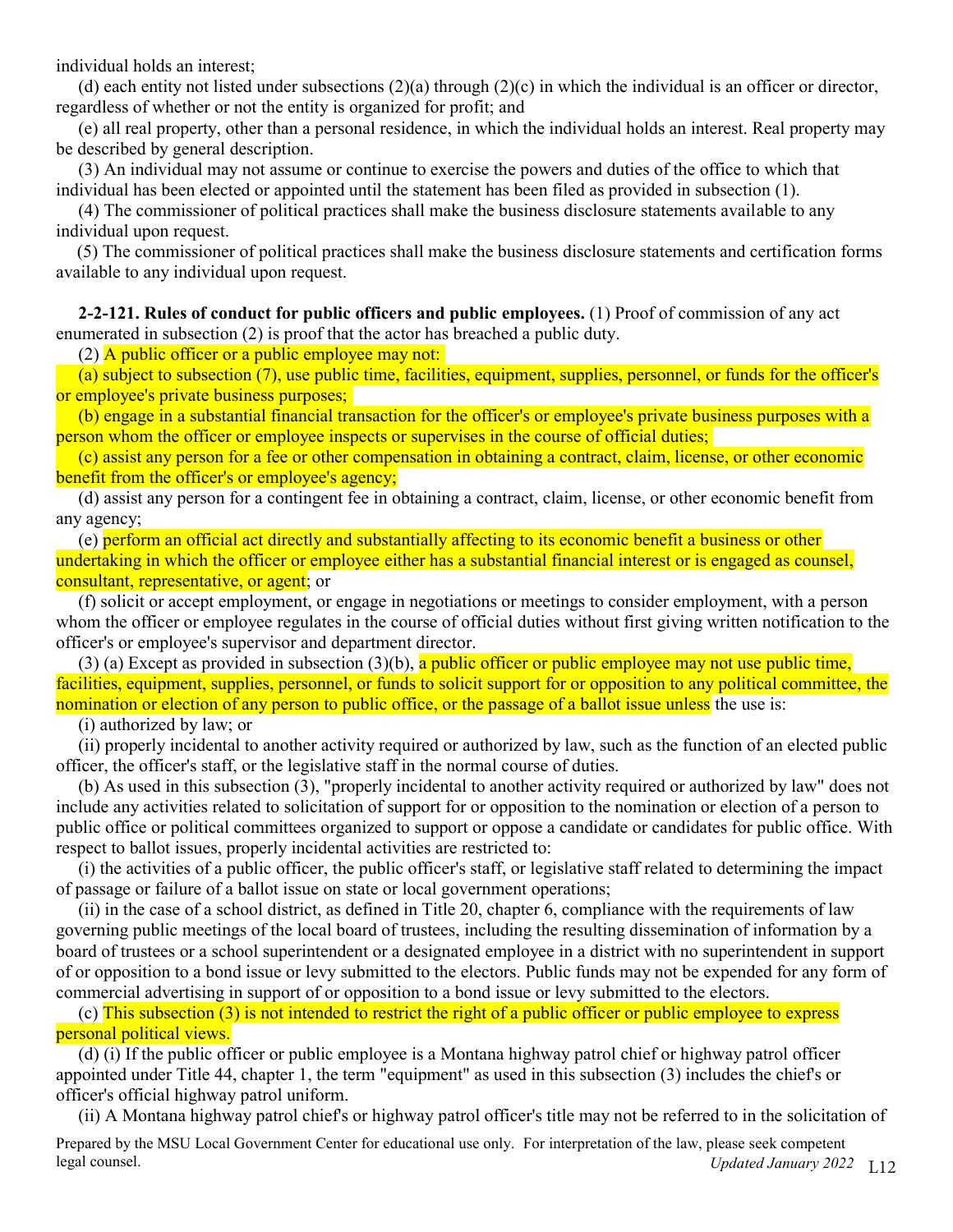support for or opposition to any political committee, the nomination or election of any person to public office, or the passage of a ballot issue.

(4) (a) A candidate, as defined in  $13-1-101(8)$ (a), may not use or permit the use of state funds for any advertisement or public service announcement in a newspaper, on radio, or on television that contains the candidate's name, picture, or voice except in the case of a state or national emergency and then only if the announcement is reasonably necessary to the candidate's official functions.

(b) A state officer may not use or permit the use of public time, facilities, equipment, supplies, personnel, or funds to produce, print, or broadcast any advertisement or public service announcement in a newspaper, on radio, or on television that contains the state officer's name, picture, or voice except in the case of a state or national emergency if the announcement is reasonably necessary to the state officer's official functions or in the case of an announcement directly related to a program or activity under the jurisdiction of the office or position to which the state officer was elected or appointed.

(5) A public officer or public employee may not participate in a proceeding when an organization, other than an organization or association of local government officials, of which the public officer or public employee is an officer or director is:

(a) involved in a proceeding before the employing agency that is within the scope of the public officer's or public employee's job duties; or

(b) attempting to influence a local, state, or federal proceeding in which the public officer or public employee represents the state or local government.

(6) A public officer or public employee may not engage in any activity, including lobbying, as defined in 5-7-102, on behalf of an organization, other than an organization or association of local government officials, of which the public officer or public employee is a member while performing the public officer's or public employee's job duties. The provisions of this subsection do not prohibit a public officer or public employee from performing charitable fundraising activities if approved by the public officer's or public employee's supervisor or authorized by law.

(7) A listing by a public officer or a public employee in the electronic directory provided for in 30-17-101 of any product created outside of work in a public agency is not in violation of subsection (2)(a) of this section. The public officer or public employee may not make arrangements for the listing in the electronic directory during work hours.

(8) A department head or a member of a quasi-judicial or rulemaking board may perform an official act notwithstanding the provisions of subsection (2)(e) if participation is necessary to the administration of a statute and if the person complies with the disclosure procedures under 2-2-131.

(9) Subsection (2)(d) does not apply to a member of a board, commission, council, or committee unless the member is also a full-time public employee.

(10) Subsections (2)(b) and (2)(e) do not prevent a member of the governing body of a local government from performing an official act when the member's participation is necessary to obtain a quorum or to otherwise enable the body to act. The member shall disclose the interest creating the appearance of impropriety prior to performing the official act.

**2-2-131. Disclosure.** A public officer or public employee shall, prior to acting in a manner that may impinge on public duty, including the award of a permit, contract, or license, disclose the nature of the private interest that creates the conflict. The public officer or public employee shall make the disclosure in writing to the commissioner of political practices, listing the amount of private interest, if any, the purpose and duration of the person's services rendered, if any, and the compensation received for the services or other information that is necessary to describe the interest. If the public officer or public employee then performs the official act involved, the officer or employee shall state for the record the fact and summary nature of the interest disclosed at the time of performing the act.

**2-2-144. Enforcement for local government.** (1) Except as provided in subsections (5) and (6), a person alleging a violation of this part by a local government officer or local government employee shall notify the county attorney of the county where the local government is located. The county attorney shall request from the complainant or the person who is the subject of the complaint any information necessary to make a determination concerning the validity of the complaint.

(2) If the county attorney determines that the complaint is justified, the county attorney may bring an action in district court seeking a civil fine of not less than \$50 or more than \$1,000. If the county attorney determines that the

legal counsel. **In the Updated January 2022** L<sub>13</sub> and *Updated January 2022* L<sub>13</sub> Prepared by the MSU Local Government Center for educational use only. For interpretation of the law, please seek competent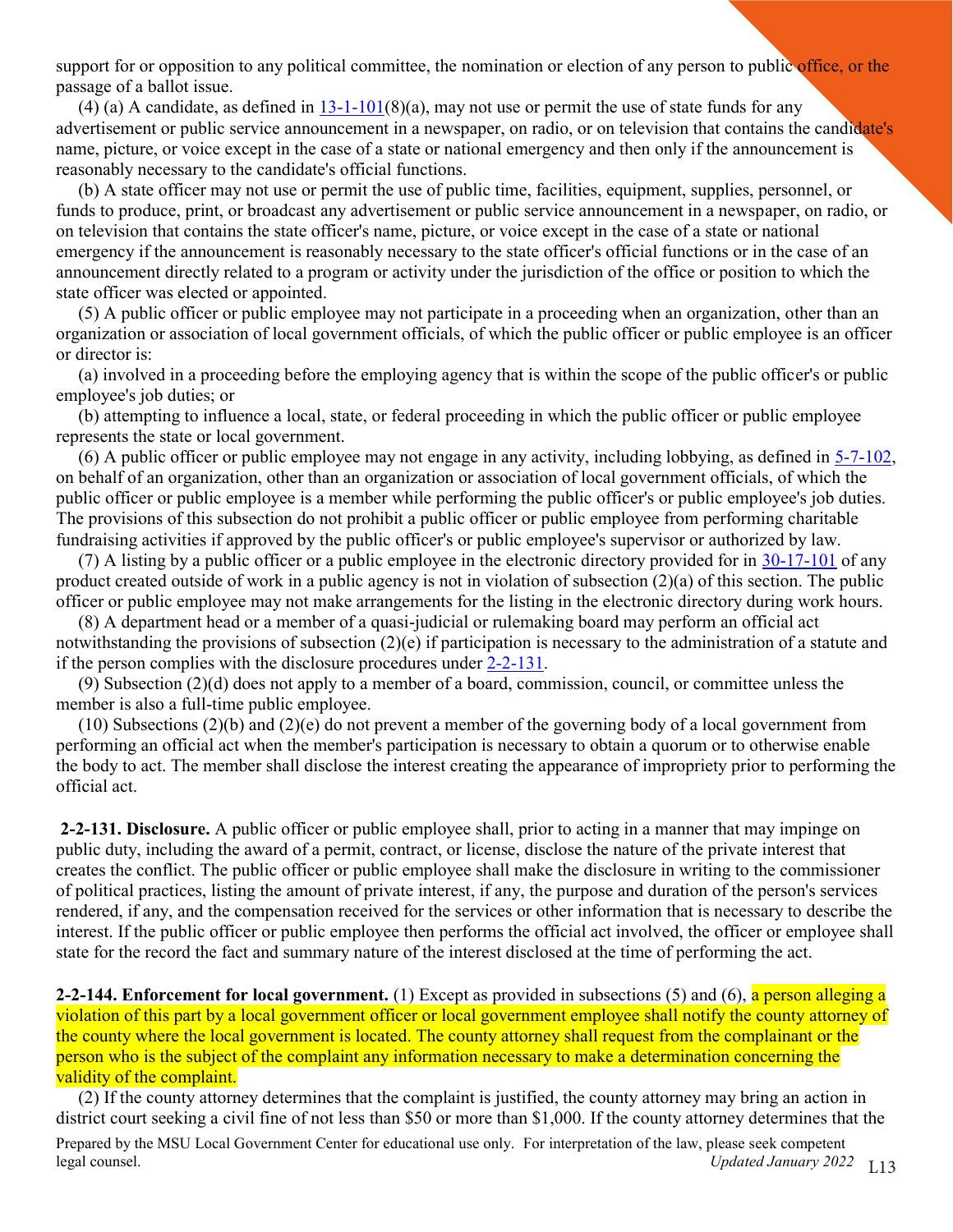complaint alleges a criminal violation, the county attorney shall bring criminal charges against the officer or employee.

(3) If the county attorney declines to bring an action under this section, the person alleging a violation of this part may file a civil action in district court seeking a civil fine of not less than \$50 or more than \$1,000. In an action filed under this subsection, the court may assess the costs and attorney fees against the person bringing the charges if the court determines that a violation did not occur or against the officer or employee if the court determines that a violation did occur. The court may impose sanctions if the court determines that the action was frivolous or intended for harassment.

(4) The employing entity of a local government employee may take disciplinary action against an employee for a violation of this part.

(5) (a) A local government may establish a three-member panel to review complaints alleging violations of this part by officers or employees of the local government. The local government shall establish procedures and rules for the panel. The members of the panel may not be officers or employees of the local government. The panel shall review complaints and may refer to the county attorney complaints that appear to be substantiated. If the complaint is against the county attorney, the panel shall refer the matter to the commissioner of political practices and the complaint must then be processed by the commissioner pursuant to 2-2-136.

(b) In a local government that establishes a panel under this subsection (5), a complaint must be referred to the panel prior to making a complaint to the county attorney.

(6) If a local government review panel has not been established pursuant to subsection (5), a person alleging a violation of this part by a county attorney shall file the complaint with the commissioner of political practices pursuant to 2-2-136.

**2-2-145. Retaliation unlawful — civil liability — remedies — statute of limitations — definitions.** (1) It is unlawful for a state agency, state officer, public officer, or public employee to retaliate against, or to condone or threaten retaliation against, an individual who, in good faith, alleges waste, fraud, or abuse.

(2) A person who violates a provision of this section is liable in a civil action in a court of competent jurisdiction. The provisions of 2-9-305 apply if the person is being sued in a civil action for actions taken within the course and scope of the person's employment and the person is a state officer, public officer, or public employee.

(3) For purposes of this section:

(a) "person" has the meaning provided in 2-5-103;

(b) "retaliate" means to take any of the following actions against an individual because the individual, in good faith, alleged waste, fraud, or abuse:

(i) terminate employment;

(ii) demote;

(iii) deny overtime, benefits, or promotion;

(iv) discipline;

(v) decline to hire or rehire;

(vi) threaten or intimidate;

(vii) reassign to a position that hurts future career prospects;

(viii) reduce pay, work hours, or benefits; or

(ix) take another adverse personnel action; and

(c) "state agency" has the meaning provided in 1-2-116.

(4) Remedies available to an aggrieved individual for a violation may include:

(a) reinstatement to a lost position;

(b) compensation for lost benefits, including service credit;

(c) compensation for lost wages;

(d) payment of reasonable attorney fees;

(e) payment of court costs;

(f) injunctive relief; and

(g) compensatory damages.

(5) A lawsuit alleging a violation of this section must be brought within 2 years of the alleged violation.

legal counsel. **In the Updated January 2022** L<sub>14</sub> Updated *Updated January 2022* L<sub>14</sub> Prepared by the MSU Local Government Center for educational use only. For interpretation of the law, please seek competent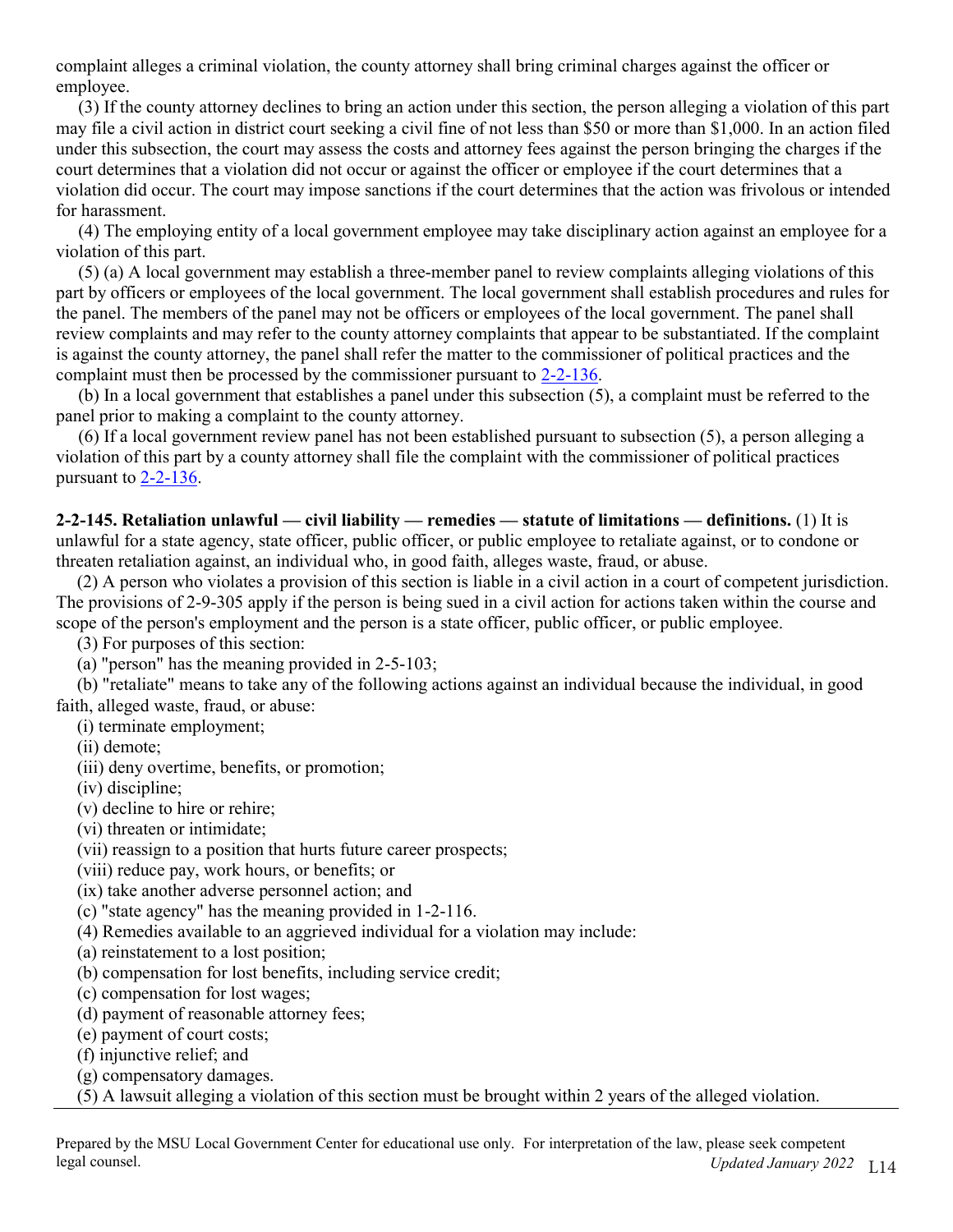(6) If a state agency maintains written internal procedures under which an individual may appeal an action described in subsection  $(3)(b)$  within the agency's organizational structure, the individual shall first exhaust those procedures before filing an action under this section. The individual's failure to initiate or exhaust available internal procedures is a defense to an action brought under this section.

(7) For purposes of this subsection, if the state agency's internal procedures are not completed within 90 days from the date the individual may file an action under this section, the agency's internal procedures are considered exhausted. The limitation period in subsection (5) is tolled until the procedures are exhausted. The provisions of the agency's internal procedures may not in any case extend the limitation period in subsection (5) more than 240 days.

(8) If the state agency maintains written internal procedures described in subsection (6), the agency shall, within 7 days of receiving written notice from the complaining individual of the action described in subsection (3)(b), notify the individual of the existence of the written procedures and supply the individual with a copy. If the agency fails to comply with this subsection, the individual is relieved from compliance with subsection (6).

(9) The commissioner of political practices is not required or authorized to enforce this section.

# **COMMISSIONER OF POLITICAL PRACTICES**

The Commissioner has jurisdiction over laws and rules pertaining to: Ethics (Title 2, chapter 2, part 1), Lobbying (Title 5, chapter 7) and Campaign finance and practices (Title 13, chapters 35 and 37).

#### **Our Mission**

We fairly and impartially carry out our assigned responsibilities monitoring and enforcing campaign finance and practices and government ethics standards. We serve the public and interested parties in a helpful and responsive way.

Commissioner of Political Practices 1205 8th Ave P.O. Box 202401 Helena, MT 59620-2401 (Tel.) 406-444-2942 http://politicalpractices.mt.gov/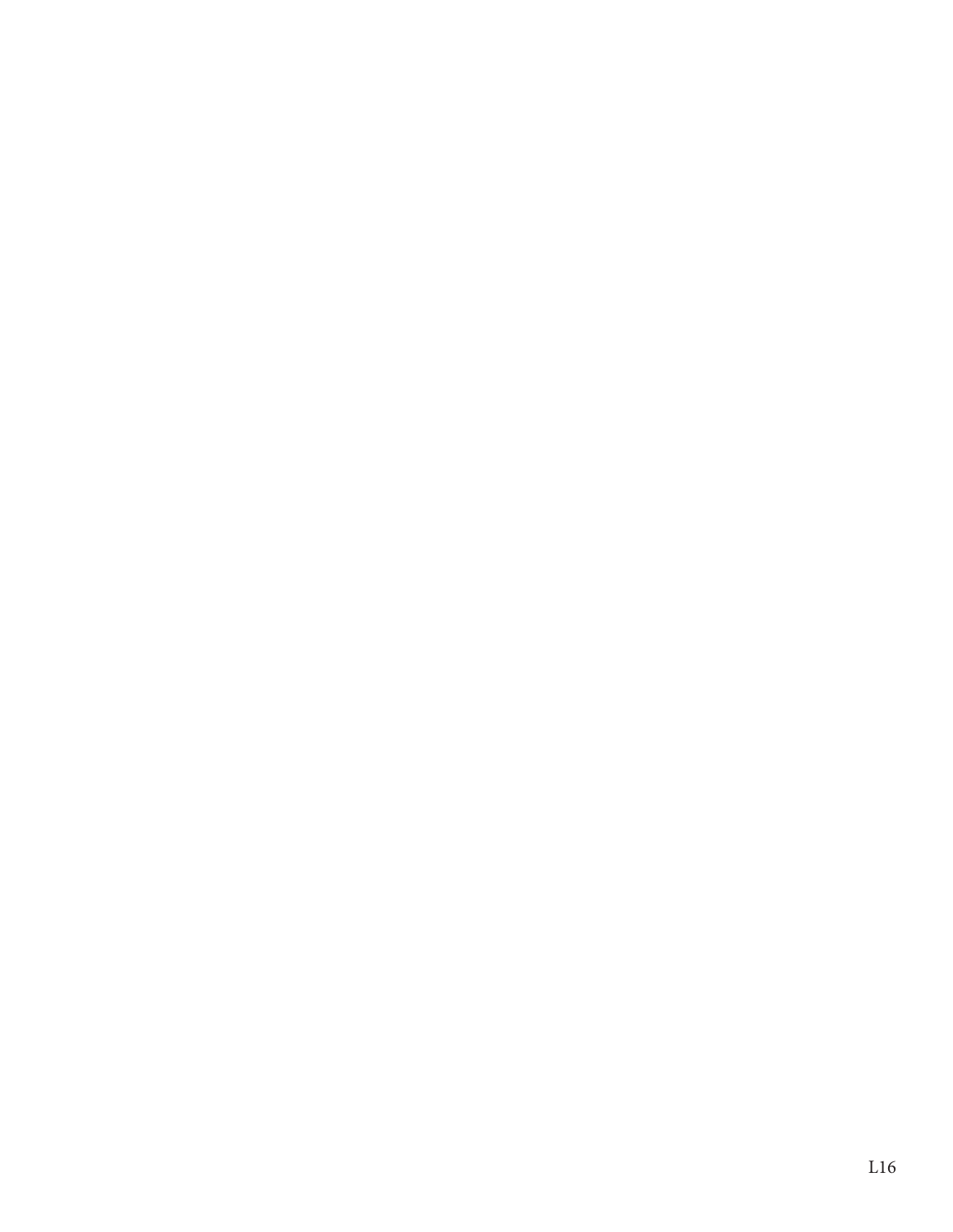#### **Montana Statutes on Nepotism**

#### **Montana Code Annotated (2021)**

#### **TITLE 2. GOVERNMENT STRUCTURE AND ADMINISTRATION CHAPTER 2. STANDARDS OF CONDUCT Part 3. Nepotism**

**2-2-301. Nepotism defined.** Nepotism is the bestowal of political patronage by reason of relationship rather than of merit.

**2-2-302. Appointment of relative to office of trust or emolument unlawful -- exceptions - publication of notice**. (1) Except as provided in subsection (2), it is unlawful for a person or member of any board, bureau, or commission or employee at the head of a department of this state or any political subdivision of this state to appoint to any position of trust or emolument any person related or connected by consanguinity within the fourth degree or by affinity within the second degree.

(2) The provisions of 2-2-303 and this section do not apply to:

(a) a sheriff in the appointment of a person as a cook or an attendant;

(b) school district trustees if all the trustees, with the exception of any trustee who is related to the person being appointed and who must abstain from voting for the appointment, approve the appointment of a person related to a trustee;

(c) a school district in the employment of a person as a substitute teacher who is not employed as a substitute teacher for more than 30 consecutive school days as defined by the trustees in 20-1-302;

(d) the renewal of an employment contract of a person who was initially hired before the member of the board, bureau, or commission or the department head to whom the person is related assumed the duties of the office;

(e) the employment of election judges;

(f) the employment of pages or temporary session staff by the legislature; or

(g) county commissioners of a county with a population of less than 10,000 if all the commissioners, with the exception of any commissioner who is related to the person being appointed and who must abstain from voting for the appointment, approve the appointment of a person related to a commissioner.

(3) Prior to the appointment of a person referred to in subsection (2)(b) or (2)(g), written notice of the time and place for the intended action must be published at least 15 days prior to the intended action in a newspaper of general circulation in the county in which the school district is located or the county office or position is located.

**2-2-303. Agreements to appoint relative to office unlawful.** It shall further be unlawful for any person or any member of any board, bureau, or commission or employee of any department of this state or any political subdivision thereof to enter into any agreement or any promise with other persons or any members of any boards, bureaus, or commissions or employees of any department of this state or any of its political subdivisions thereof to appoint to any position of trust or emolument any person or persons related to them or connected with them by consanguinity within the fourth degree or by affinity within the second degree.

**2-2-304. Penalty for violation of nepotism law.** A public officer or employee or a member of any board, bureau, or commission of this state or any political subdivision who, by virtue of the person's office, has the right to make or appoint any person to render services to this state or any subdivision of this state and who makes or appoints a person to the services or enters into any agreement or promise with any other person or employee or any member of any board, bureau, or commission of any other department of this state or any of its subdivisions to appoint to any position any person or persons related to the person making the appointment or connected with the person making the appointment by consanguinity within the fourth degree or by affinity within the second degree is guilty of a misdemeanor and upon conviction shall be punished by a fine not less than \$50 or more than \$1,000, by imprisonment in the county jail for not more than 6 months, or both.

Prepared by the MSU Local Government Center for educational use only. For interpretation of the law, please<br>seek competent legal counsel. *Indeed January 2022* seek competent legal counsel.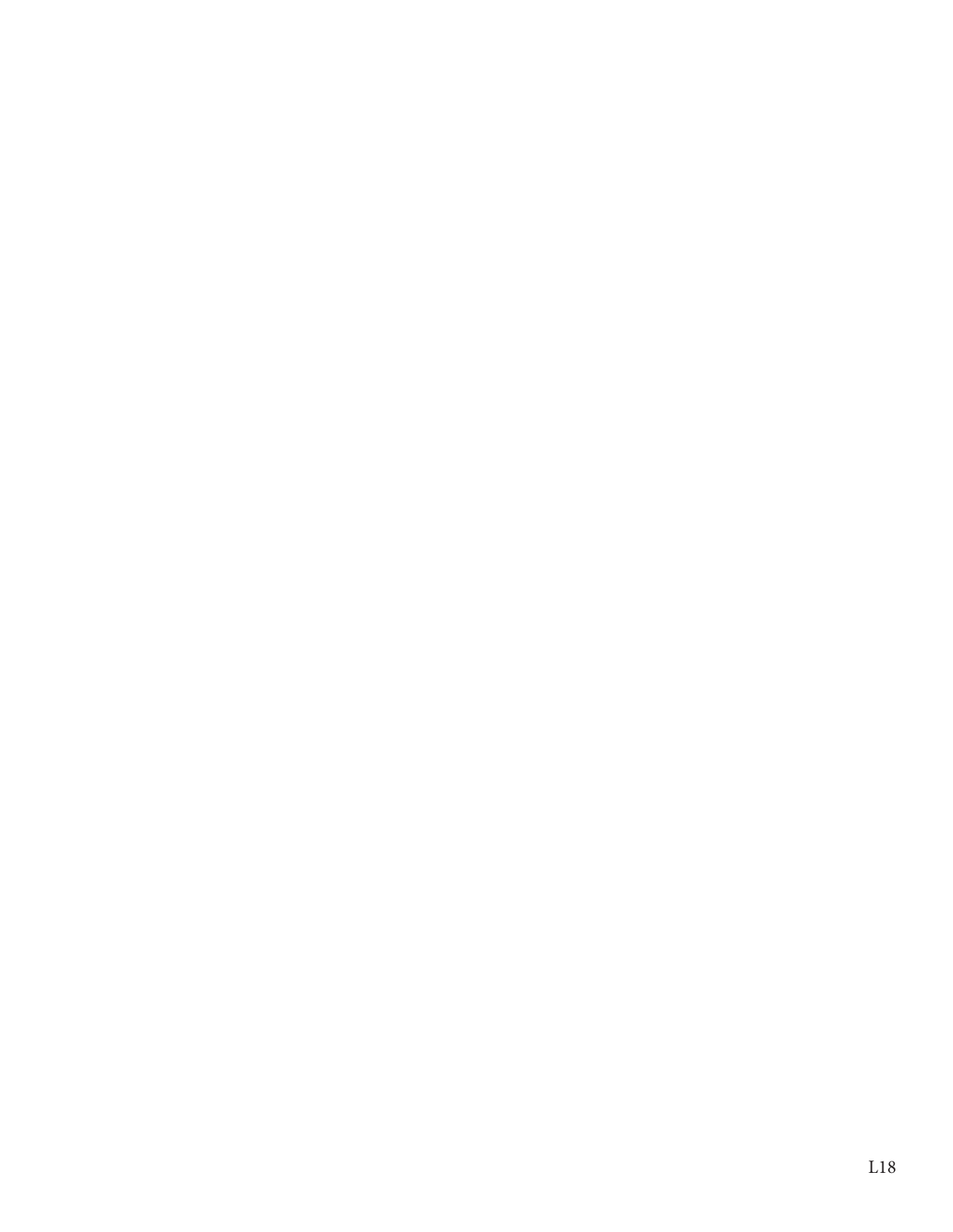# **General Board Statutes**

#### **Montana Code Annotated (2021)**

## **TITLE 7. LOCAL GOVERNMENT CHAPTER 1. GENERAL PROVISIONS Part 2. Boards**

**7-1-201. Boards.** (1) A board of county commissioners may by resolution establish the administrative boards, districts, or commissions allowed by law or required by law to be established pursuant to 7-1-202, 7- 1-203, Title 7, chapter 11, part 10, and this section and listed in 7-1-202. The resolution creating an administrative board, district, or commission must specify:

(a) the number of administrative board, district board, or commission members;

(b) the terms of the members;

(c) whether members are entitled to mileage, per diem, expenses, and salary; and

(d) any special qualifications for membership in addition to those established by law.

(2) (a) An administrative board, a district board, or a commission may be assigned responsibility for a department or service district.

(b) An administrative board, a district board, or a commission may:

(i) exercise administrative powers as granted by resolution, except that it may not pledge the credit of the county or impose a tax unless specifically authorized by state law; and

(ii) administer programs, establish policy, and adopt administrative and procedural rules.

(c) The resolution creating an administrative board, a district board, or a commission must grant the administrative board, district board, or commission all powers necessary and proper to the establishment, operation, improvement, maintenance, and administration of the department or district.

(d) If authorized by resolution, an administrative board, a district board, or a commission may employ personnel to assist in its functions.

(3) (a) An administrative board, a district board, or a commission may be made elective.

(b) If an administrative board, a district board, or a commission is made elective, the election must be conducted as provided in Title 13, chapter 1, part 5.

(4) An administrative board, a district board, or a commission may not sue or be sued independently of the local government unless authorized by state law.

(5) (a) If administrative board, district board, or commission members are to be appointed, the members must be appointed by the county commissioners. The county commissioners shall post prospective membership vacancies at least 1 month prior to filling the vacancy.

(b) The county commissioners shall maintain a register of appointments, including:

(i) the name of the administrative board, district board, or commission;

(ii) the date of appointment and confirmation, if any is required;

(iii) the length of term;

(iv) the name and term of the presiding officer and other officers of each administrative board, district board, or commission; and

(v) the date, time, and place of regularly scheduled meetings.

(c) Terms for members of elected or appointed boards or commissions may not exceed 4 years. Unless otherwise provided by resolution, members shall serve terms beginning on July 1 and shall serve at the pleasure of the county commissioners.

(6) An administrative board, a district board, or a commission must consist of a minimum of 3 members and must have an odd number of members.

(7) The resolution creating an administrative board, a district board, or a commission may provide for voting or nonvoting ex officio members.

(8) Two or more local governments may provide for a joint administrative board, district board, or

*Prepared by the MSU Local Government Center for educational use only. For interpretation of the law, please seek competent legal counsel. Updated January 2022*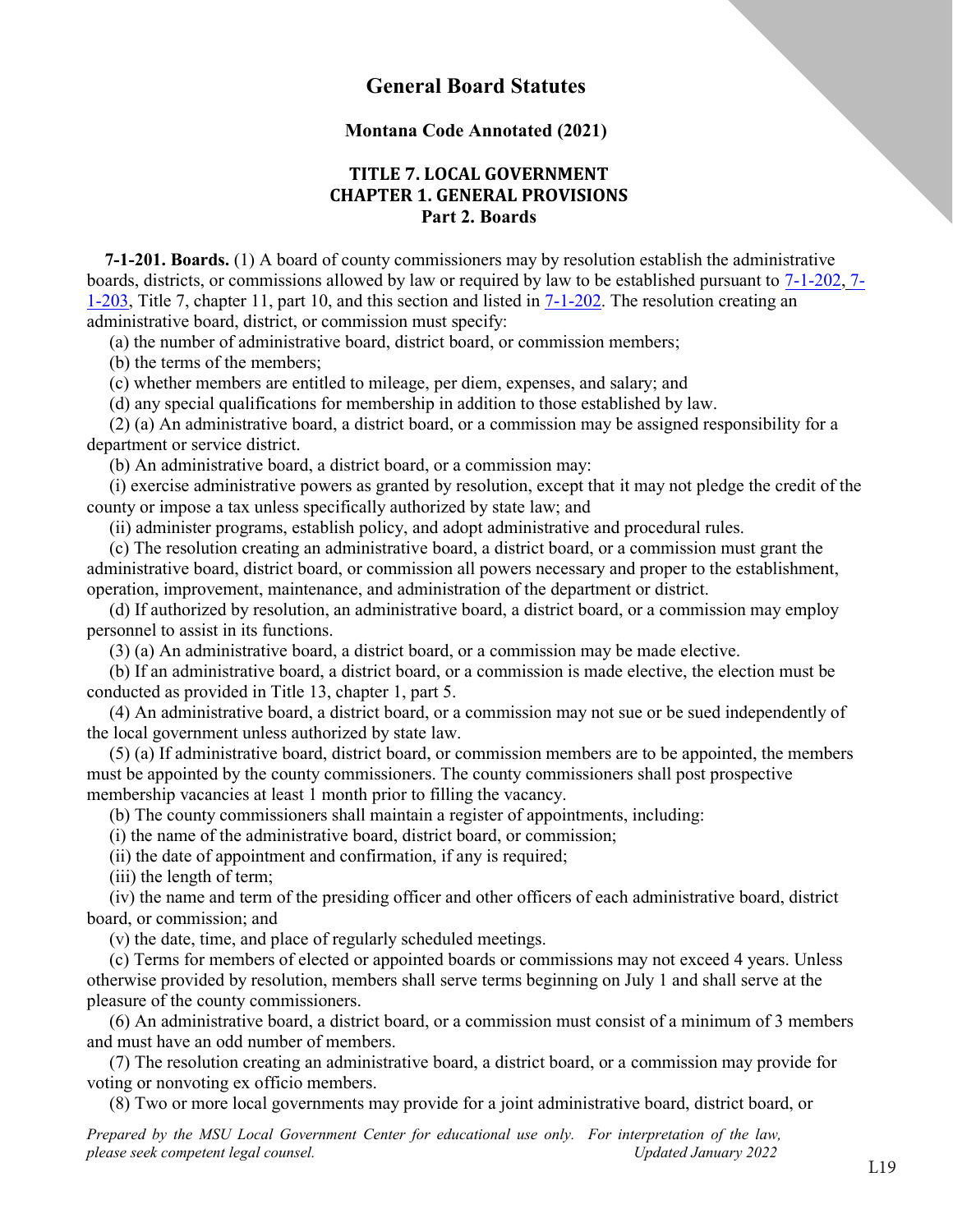commission to be established by interlocal agreement.

(9) A majority of members constitutes a quorum for the purposes of conducting business and exercising powers and responsibilities. Action may be taken by a majority vote of members present and voting unless the resolution creating the board, district, or commission specifies otherwise.

(10) An administrative board, a district board, or a commission shall provide for the keeping of written minutes, including the final vote on all actions and the vote of each member.

(11) An administrative board, a district board, or a commission shall provide by rule for the date, time, and place of regularly scheduled meetings and file the information with the county commissioners.

(12) Unless otherwise provided by law, a person must be a resident of the county to be eligible for appointment to an administrative board, a district board, or a commission. The county commissioners may prescribe by resolution additional qualifications for membership.

(13) A person may be removed from an administrative board, a district board, or a commission for cause by the county commissioners or as provided by resolution.

(14) A resolution creating an administrative board, a district board, or a commission must contain, if applicable, budgeting and accounting requirements for which the administrative board, district board, or commission is accountable to the county commissioners.

(15) If a municipality creates a special district in accordance with Title 7, chapter 11, part 10, the governing body of the municipality shall comply with this section if the governing body chooses to have the special district governed by a separate board.

**7-1-202. Creation of new boards.** Subject to 7-1-201 and 7-1-203 and in addition to the following, a county may create administrative boards, districts, and commissions that are not otherwise provided for by law:

(1) county building commission;

- (2) cemetery districts;
- (3) county fair commission;
- (4) mosquito control board;
- (5) museum board;
- (6) board of park commissioners;
- (7) road district;
- (8) rodent control board;
- (9) solid waste district;
- (10) television district;
- (11) weed management district.

**7-1-203. County commissioners to assume duties of administrative boards, districts, and commissions.** (1) If the minimum number of qualified persons is not available for membership on an administrative board, district, or commission, the county commissioners may by resolution, at a public meeting, assume the duties of the administrative board, district, or commission and may act as that board, district, or commission with the same powers and duties as that board, district, or commission.

(2) County commissioners, acting in the capacity of an administrative board, district, or commission may not receive any compensation in addition to their compensation as county commissioners.

**7-1-204. Board minutes.** An administrative board, district, or commission created under 7-1-201 through 7-1-203 shall submit the minutes of its proceedings within 30 days after the minutes have been approved by that body for electronic storage and retention in accordance with the provisions of Title 2, chapter 6, part 12. The administrative board, district, or commission shall submit the minutes for electronic storage to the county clerk and recorder of each county within the jurisdiction of the administrative board, district, or commission.